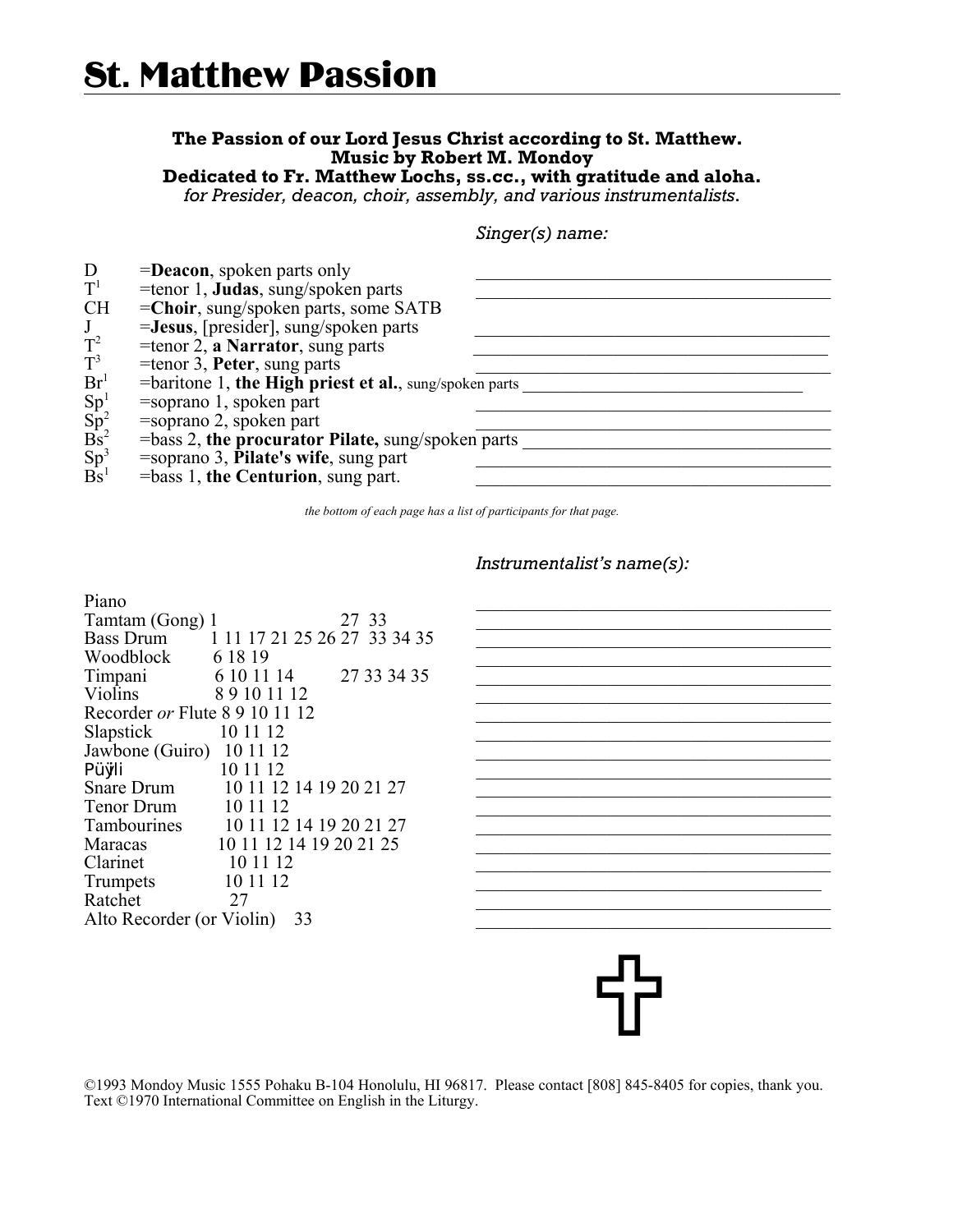*(This page left deliberately blank)*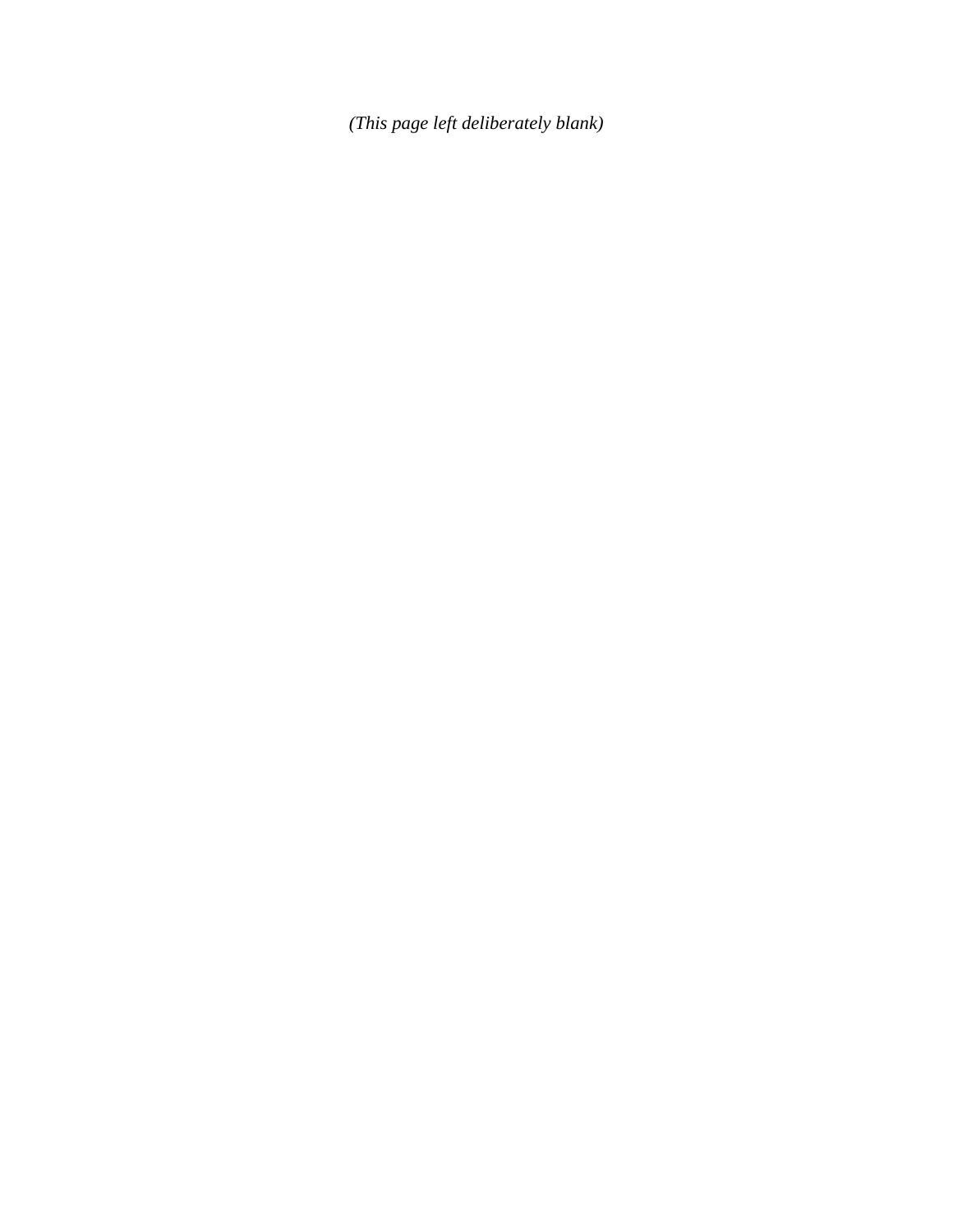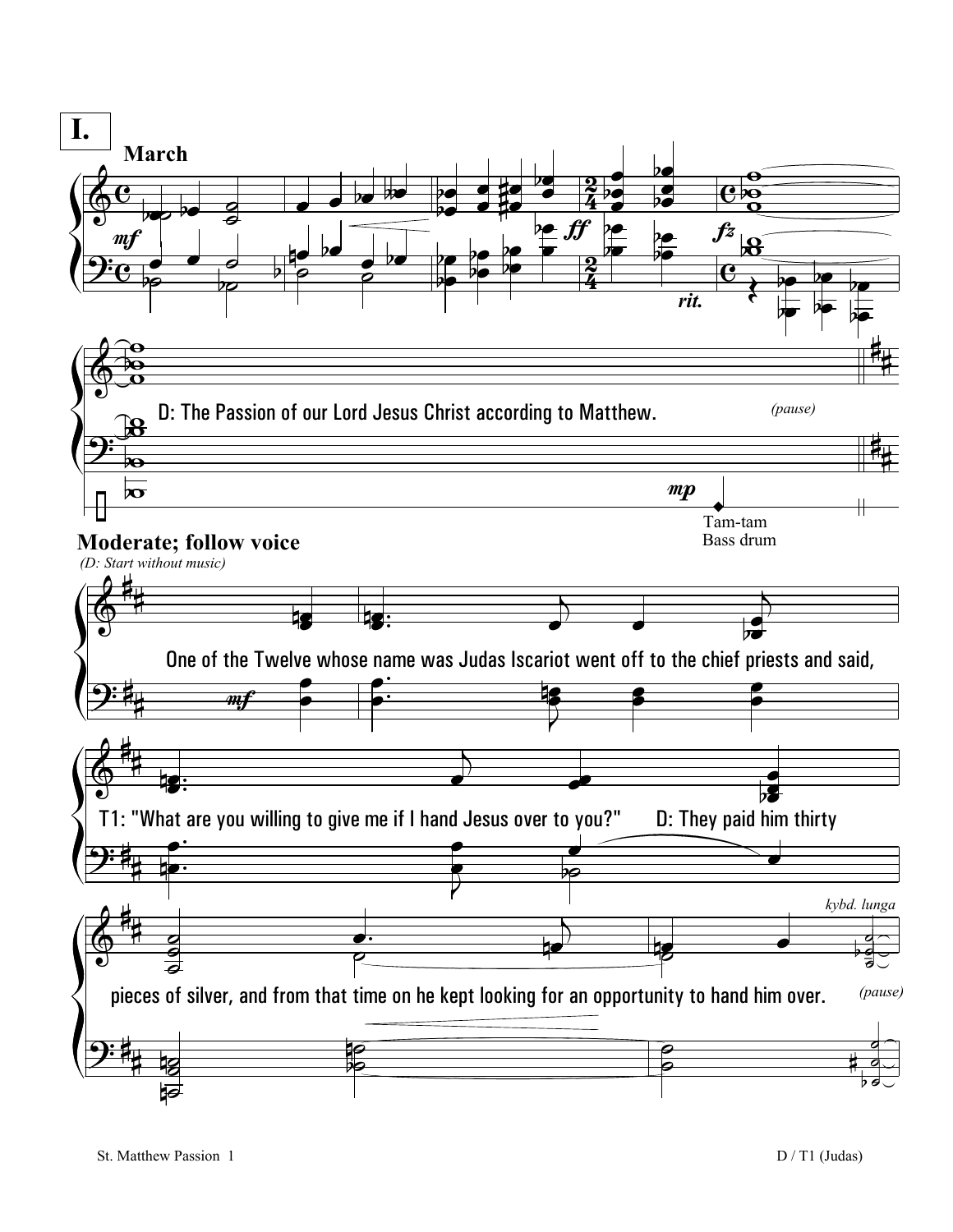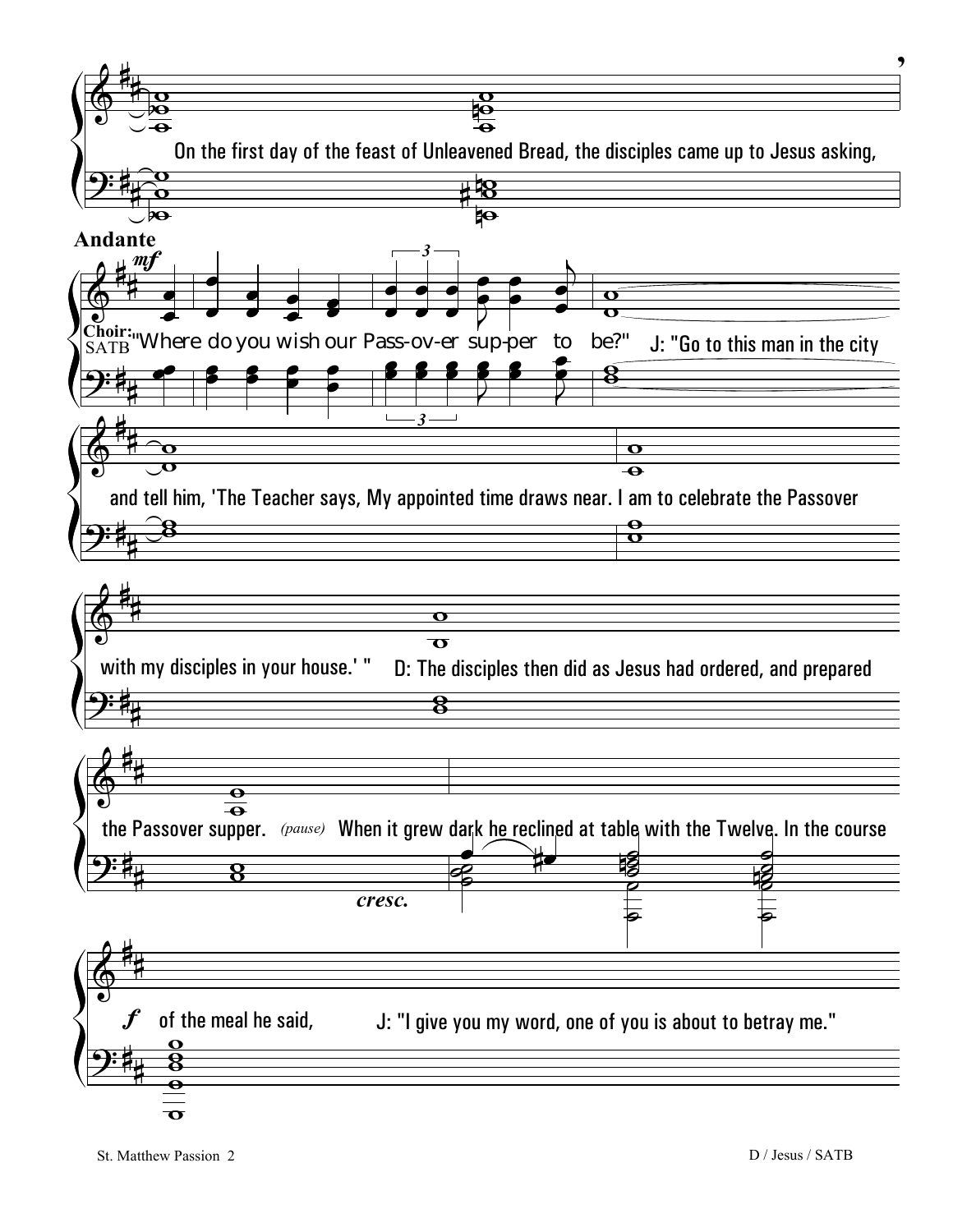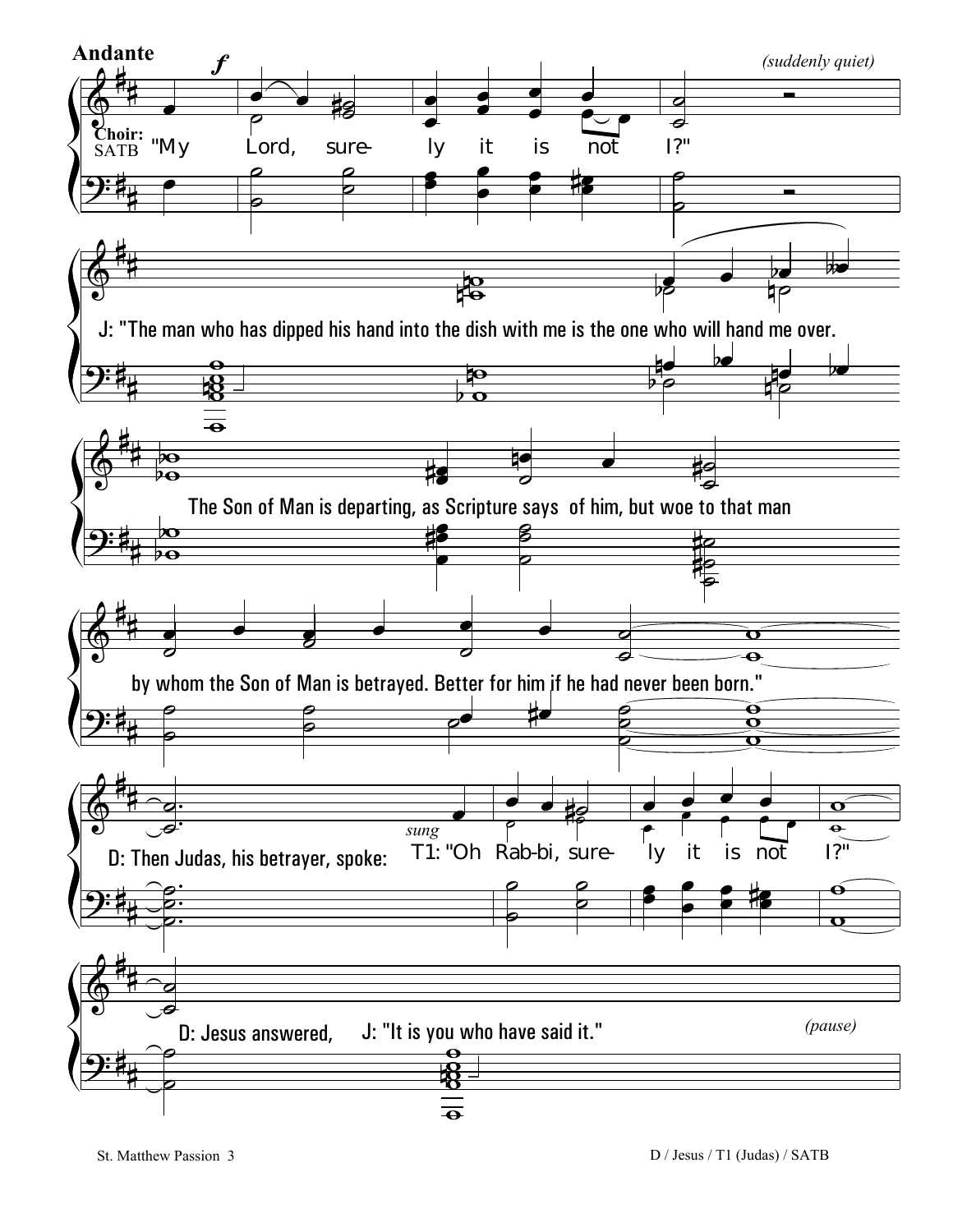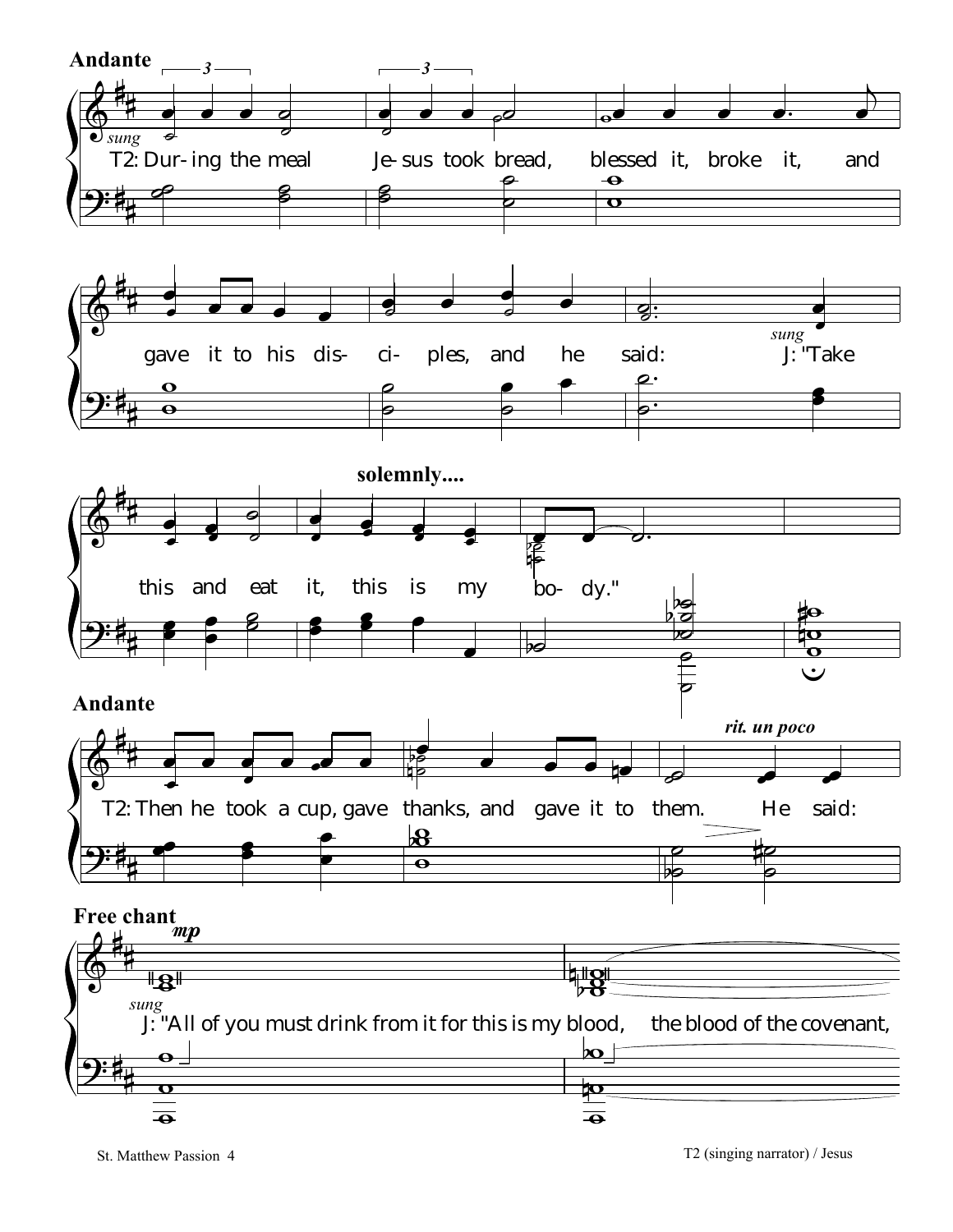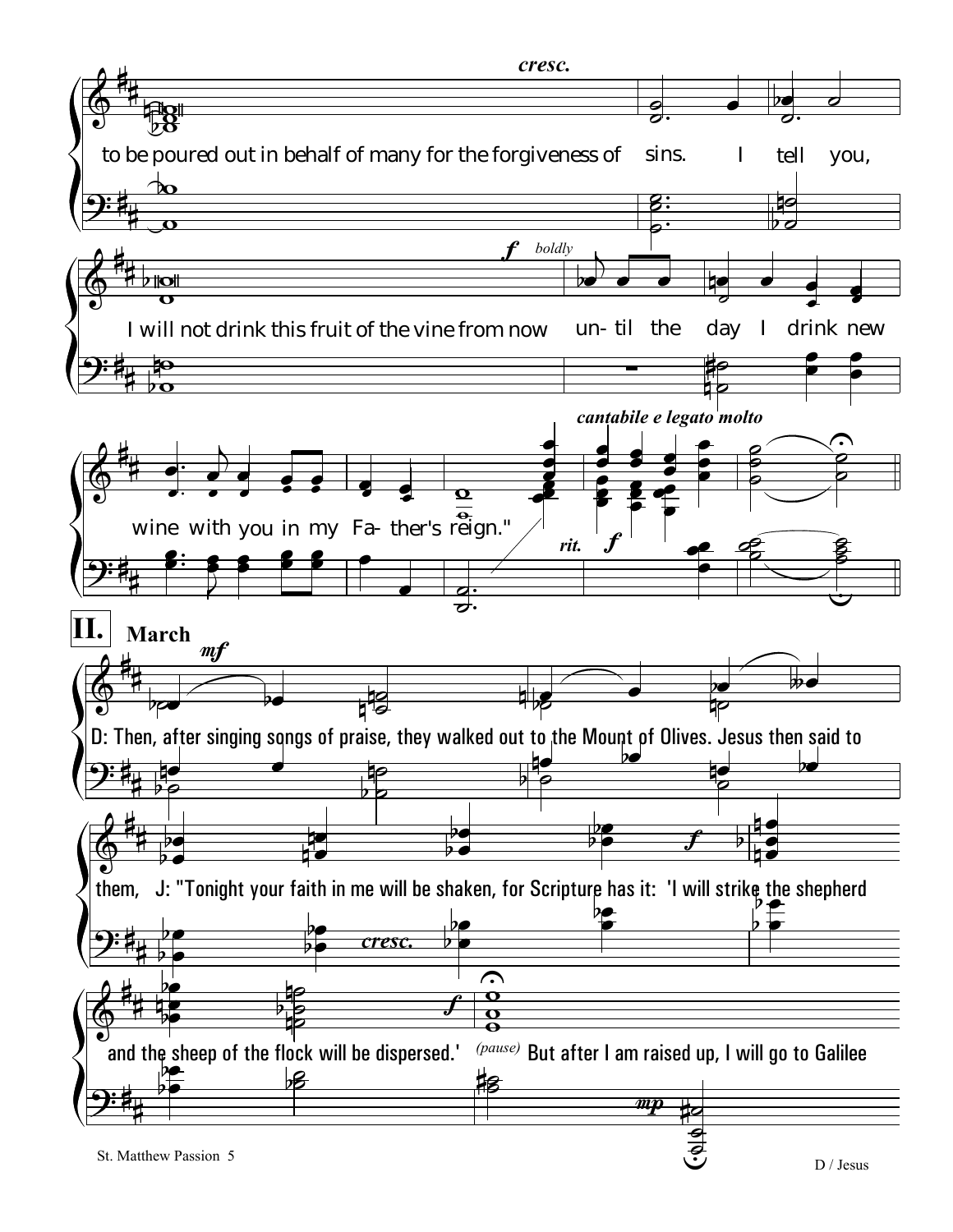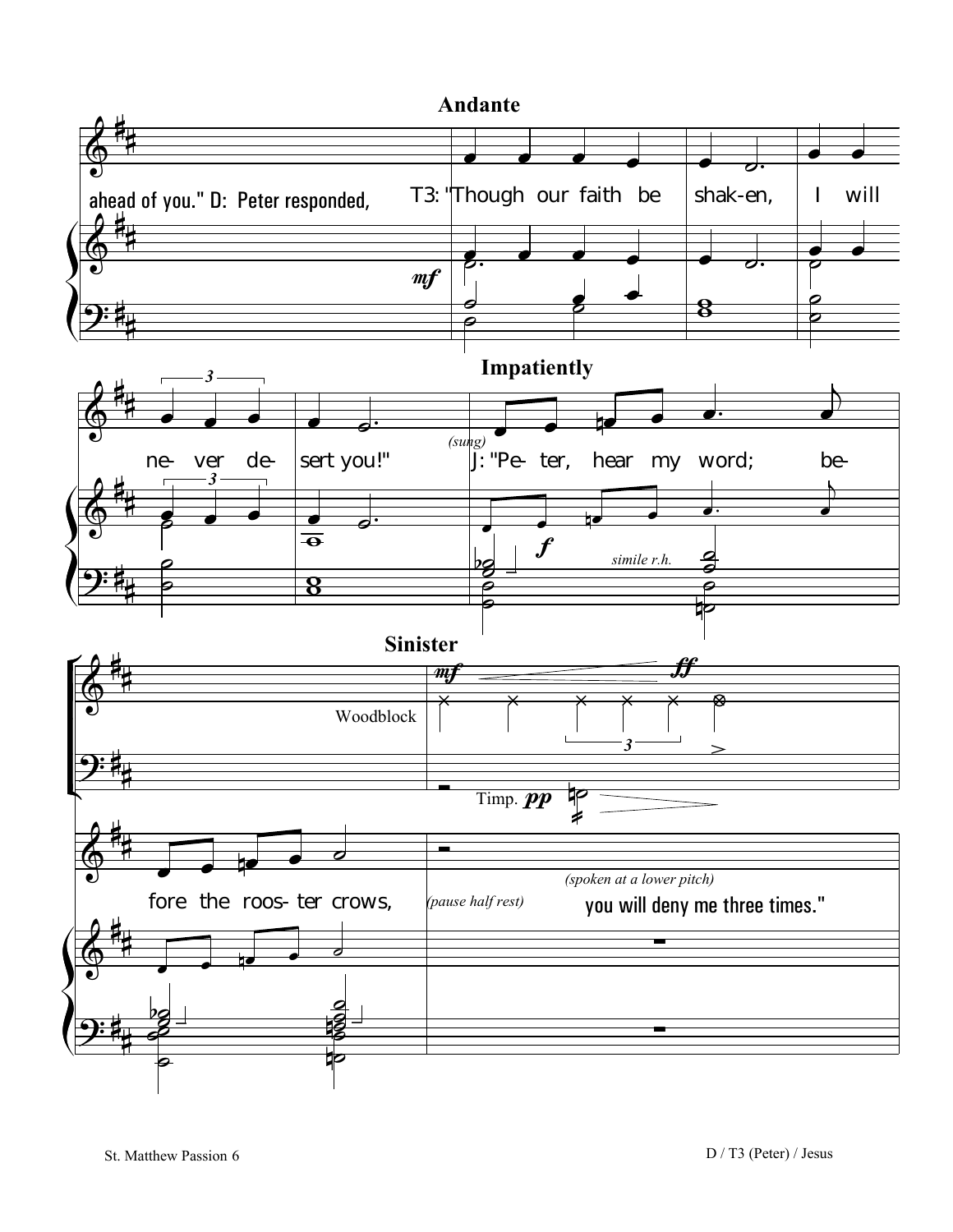**Andante, warmly** 

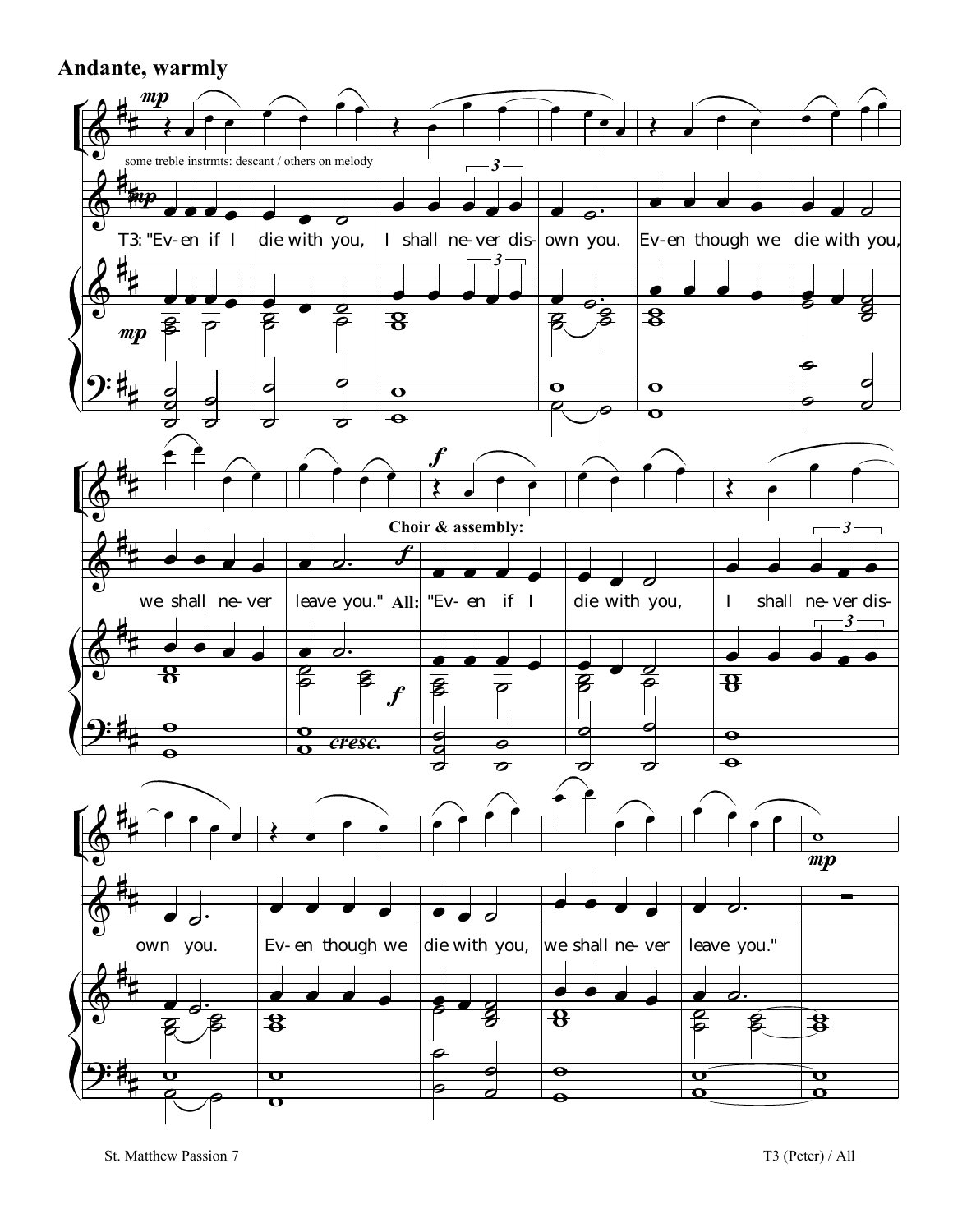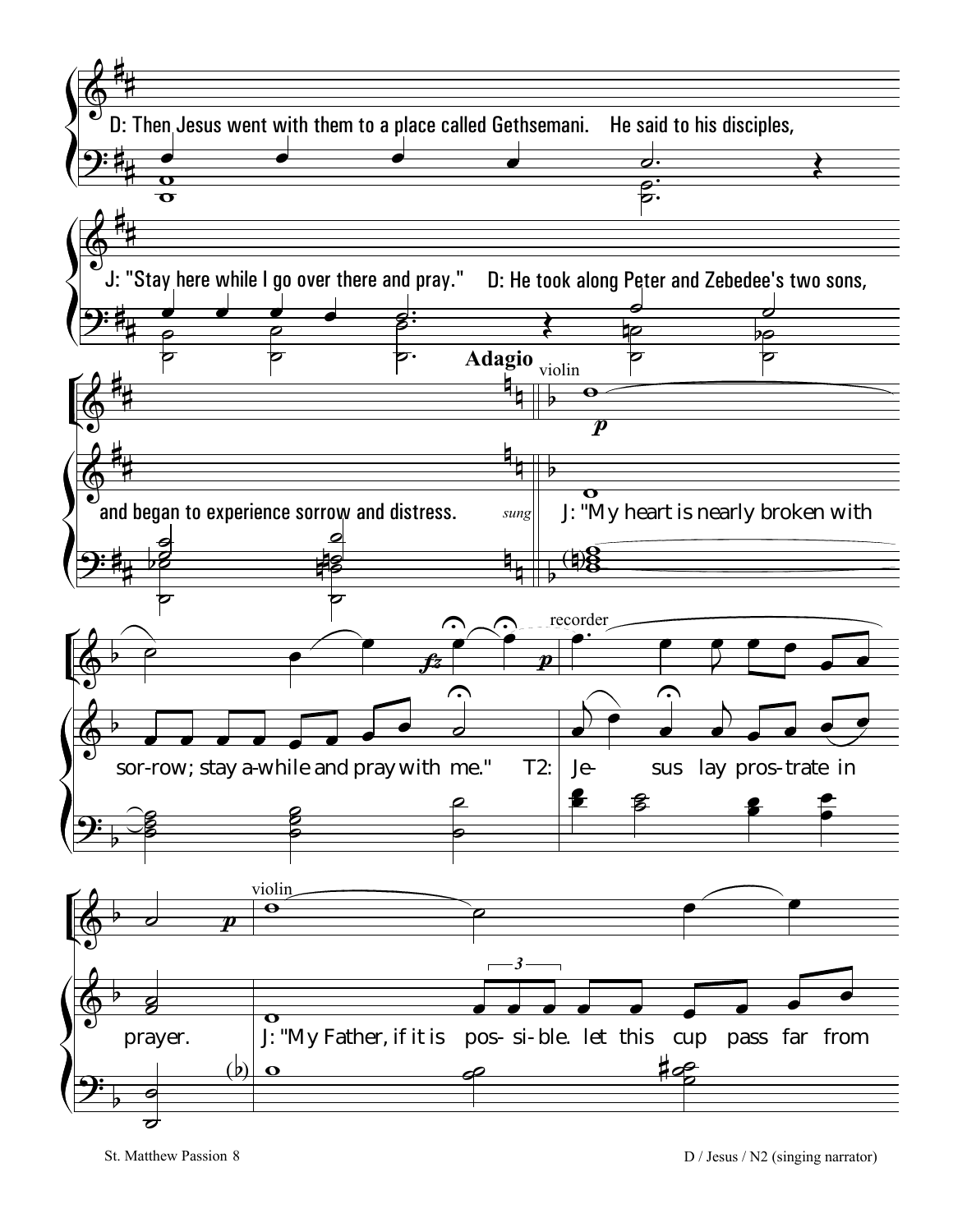

Jesus / T2 (singing narrator)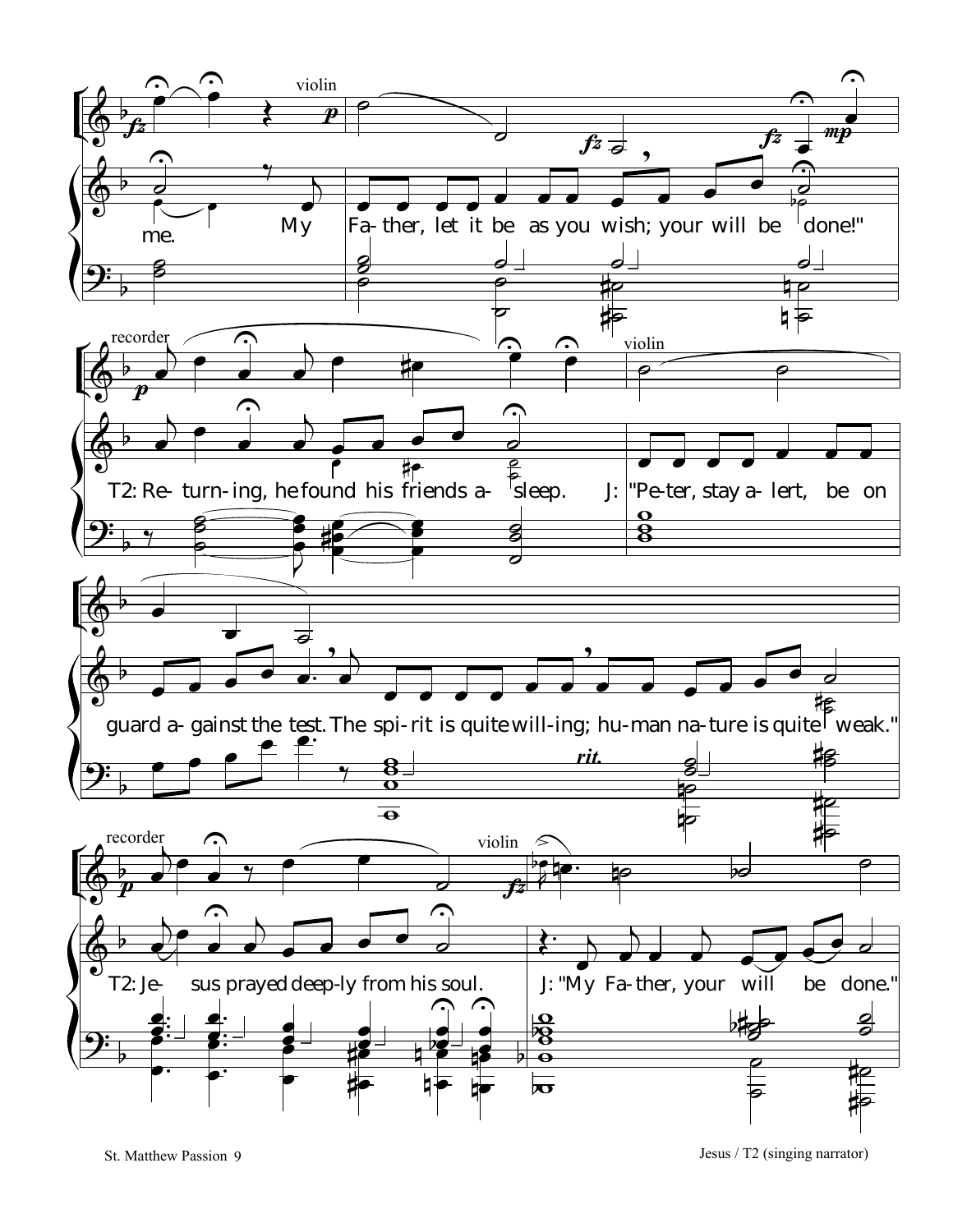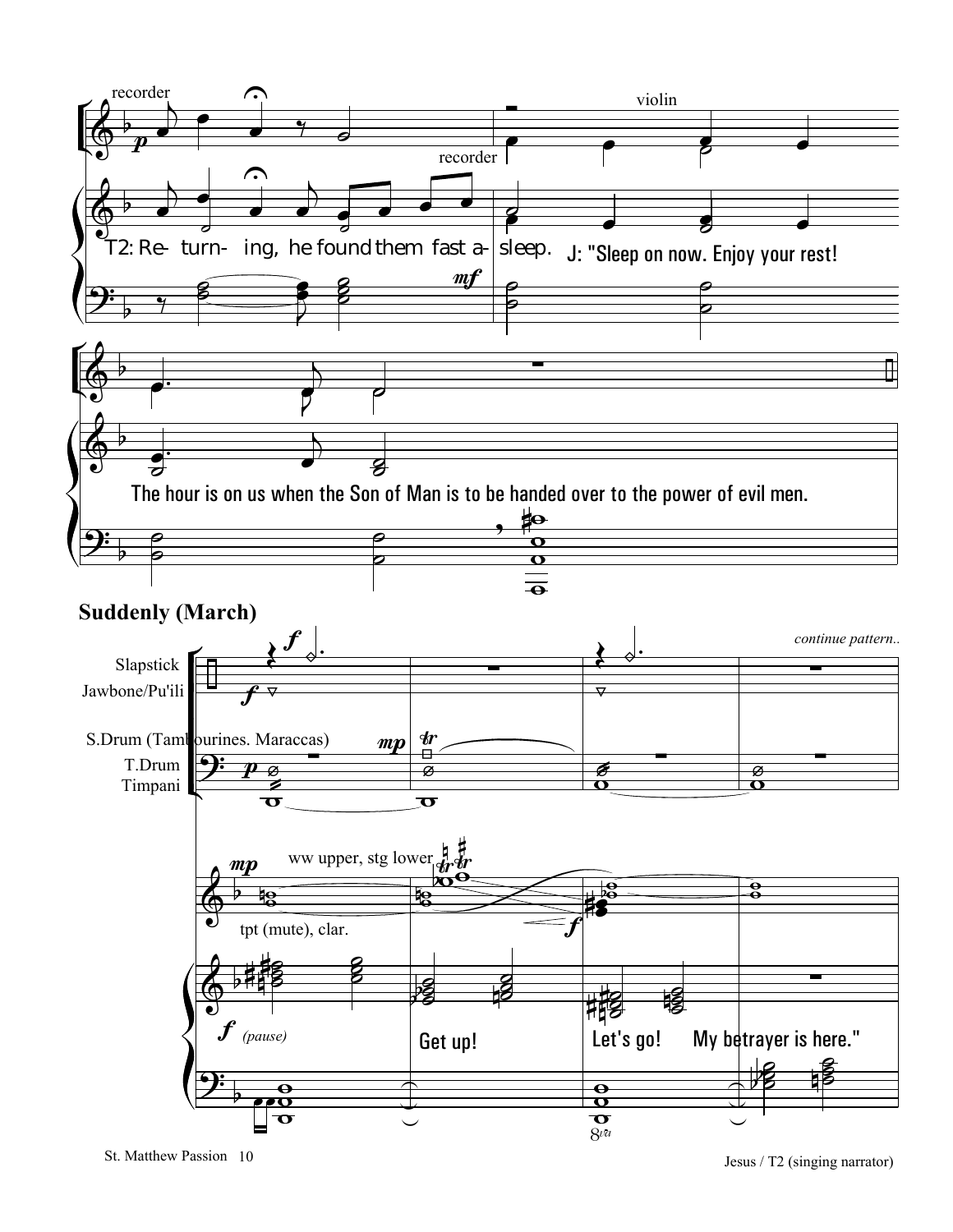

<sup>(</sup>on cue, during the above noise)

CH: While he was still speaking, Judas, one of the Twelve, arrived accompanied by a great crowd with swords and clubs. They had been sent by the chief priest and elders of the people. (pause)

## $($ on cue $)$

CH: His betrayer had arranged to give them a signal, saying,

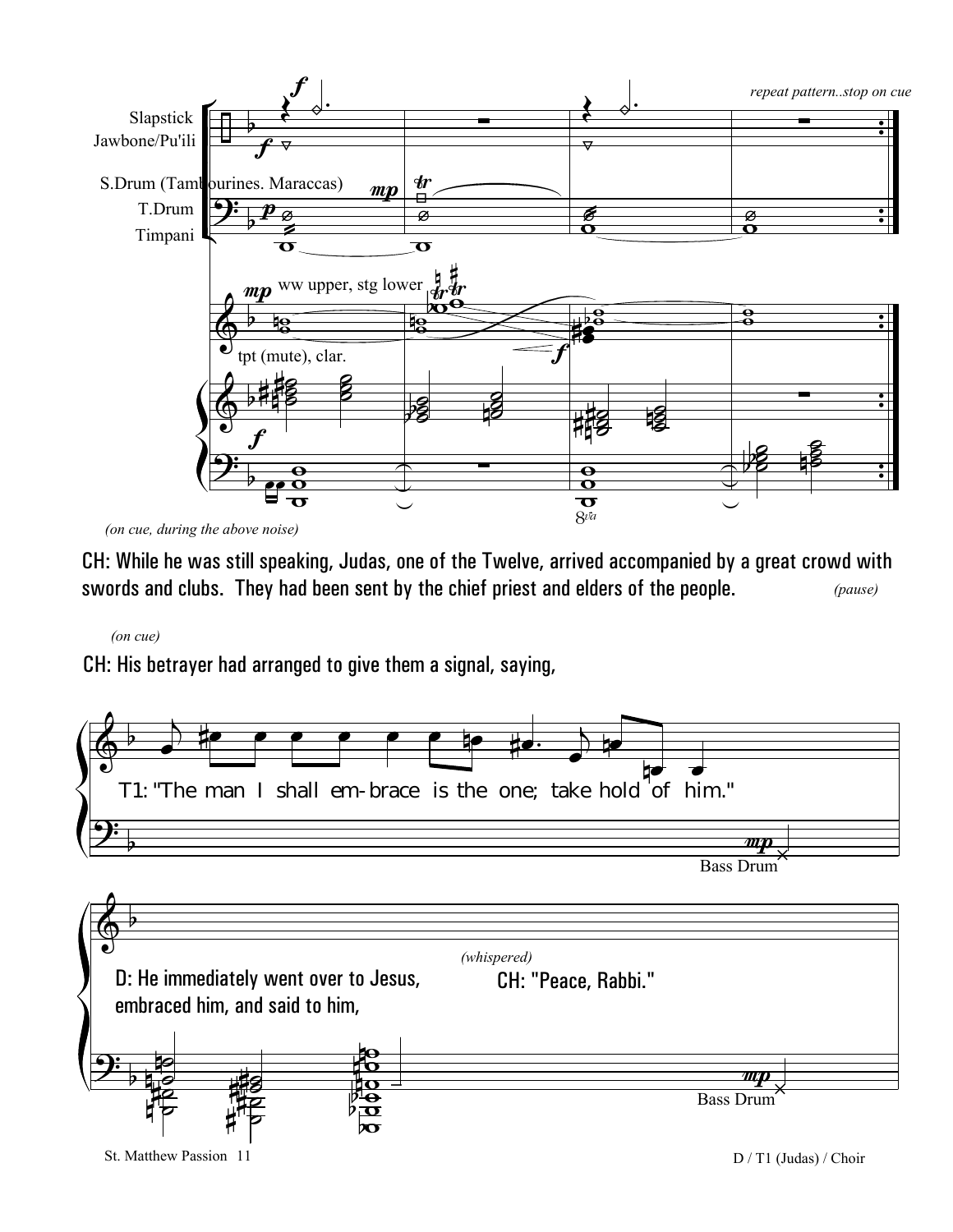

(on cue, after above noise)

CH: At that moment they stepped forward to lay hands on Jesus, and arrested him. Suddenly one of those who accompanied Jesus put his hand to his sword, drew it, and slashed at the high priest's servant, cutting off his ear.

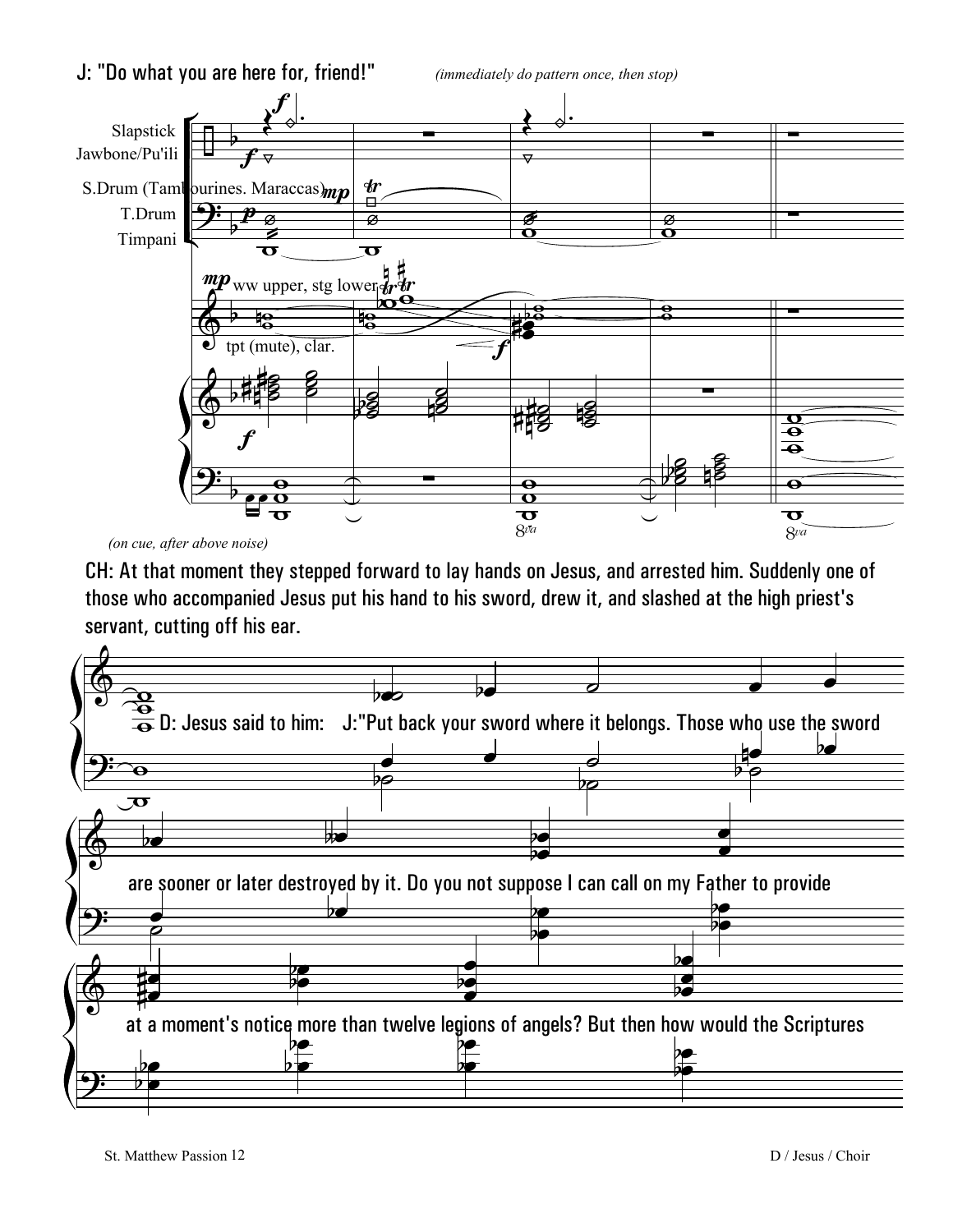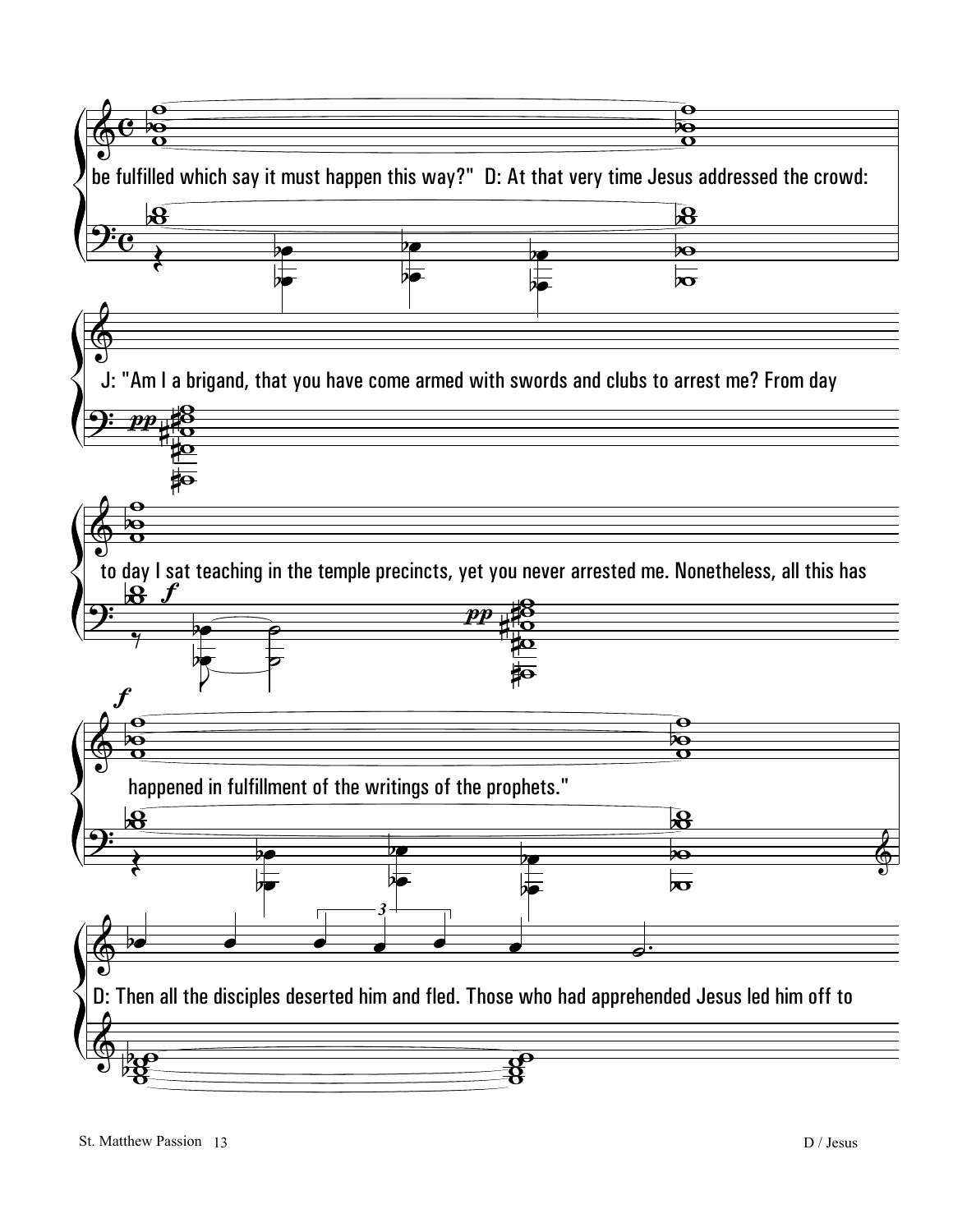



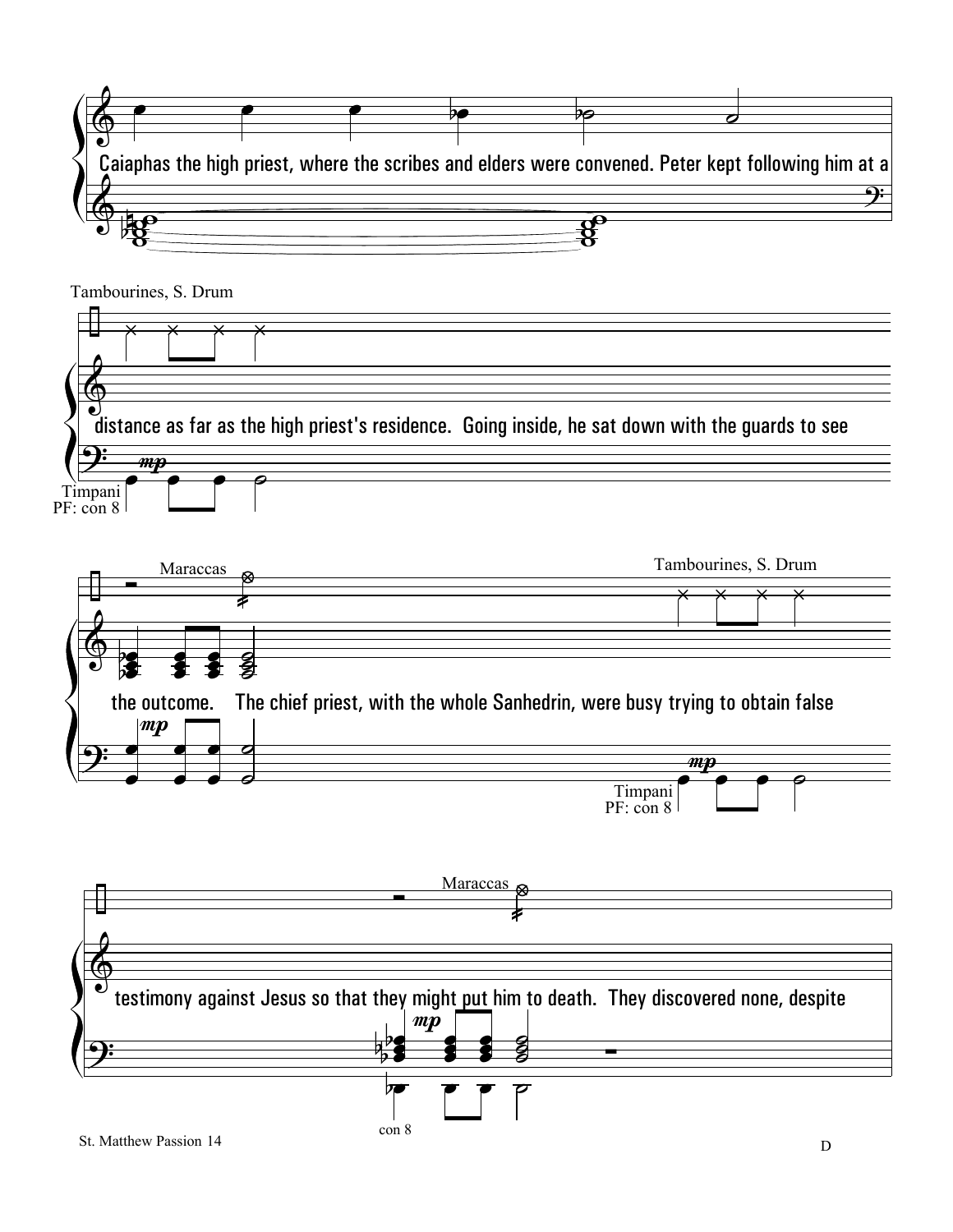the many false witnesses who took the stand. Finally two came forward who stated:

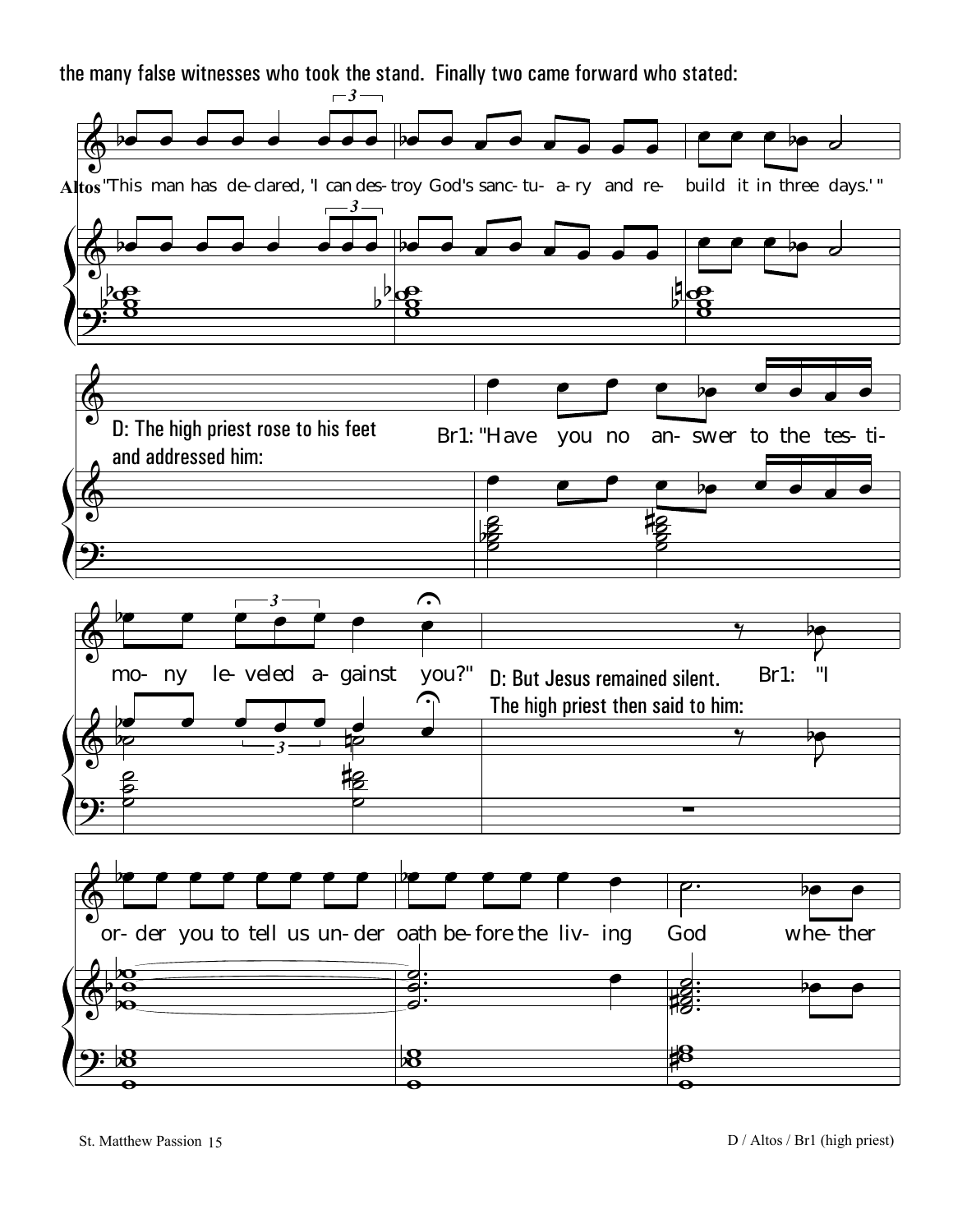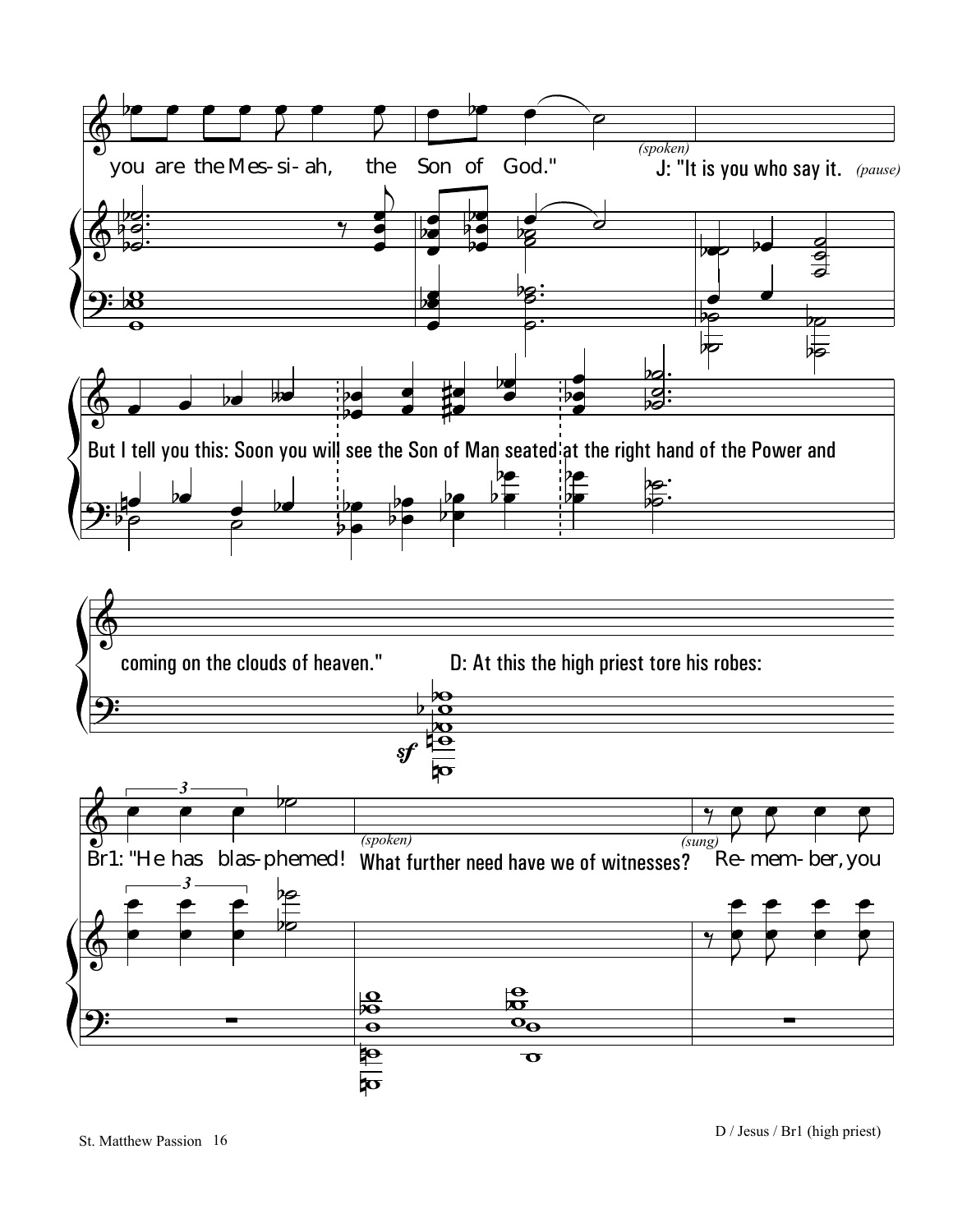

D / Br1 (high priest) / Choir / All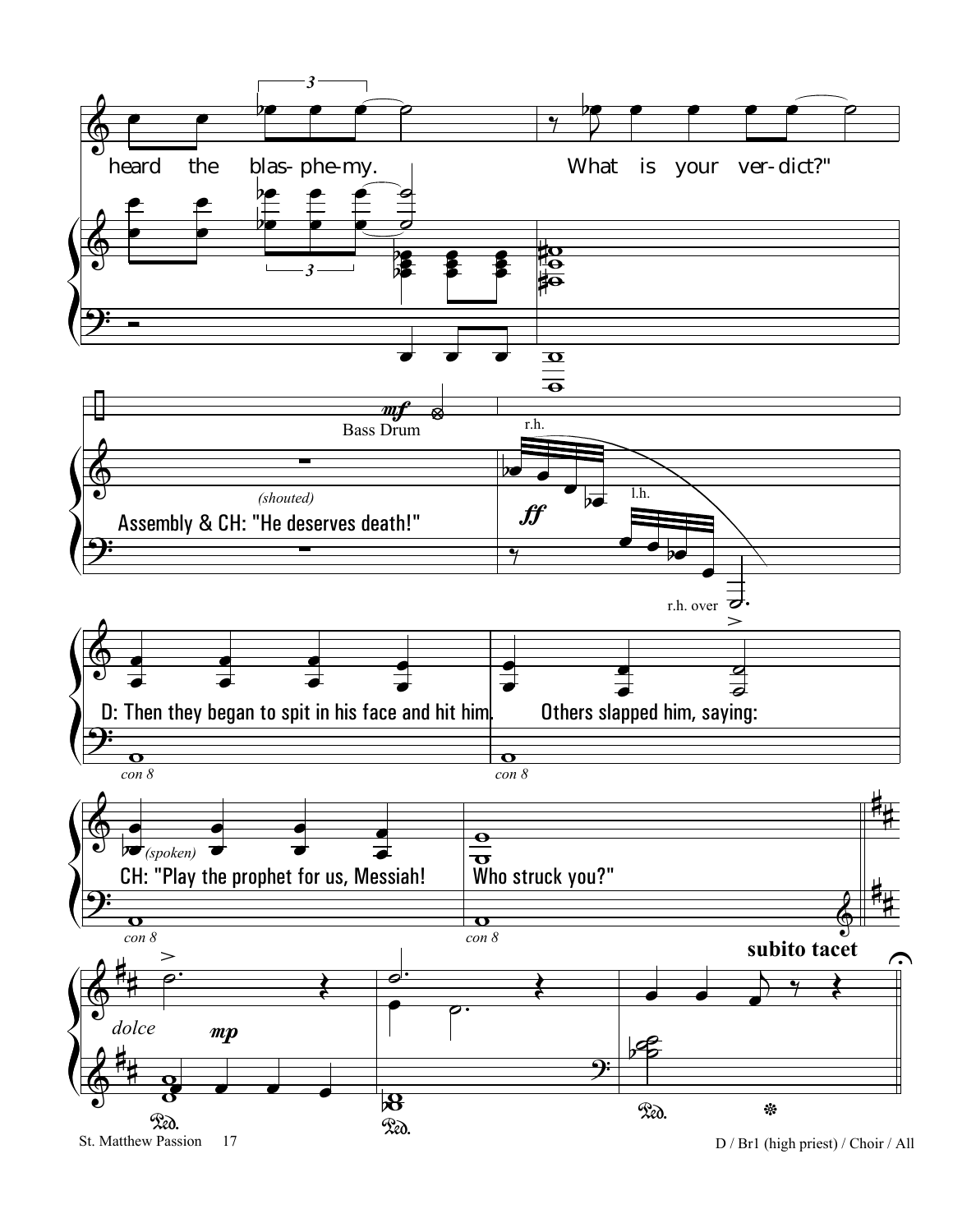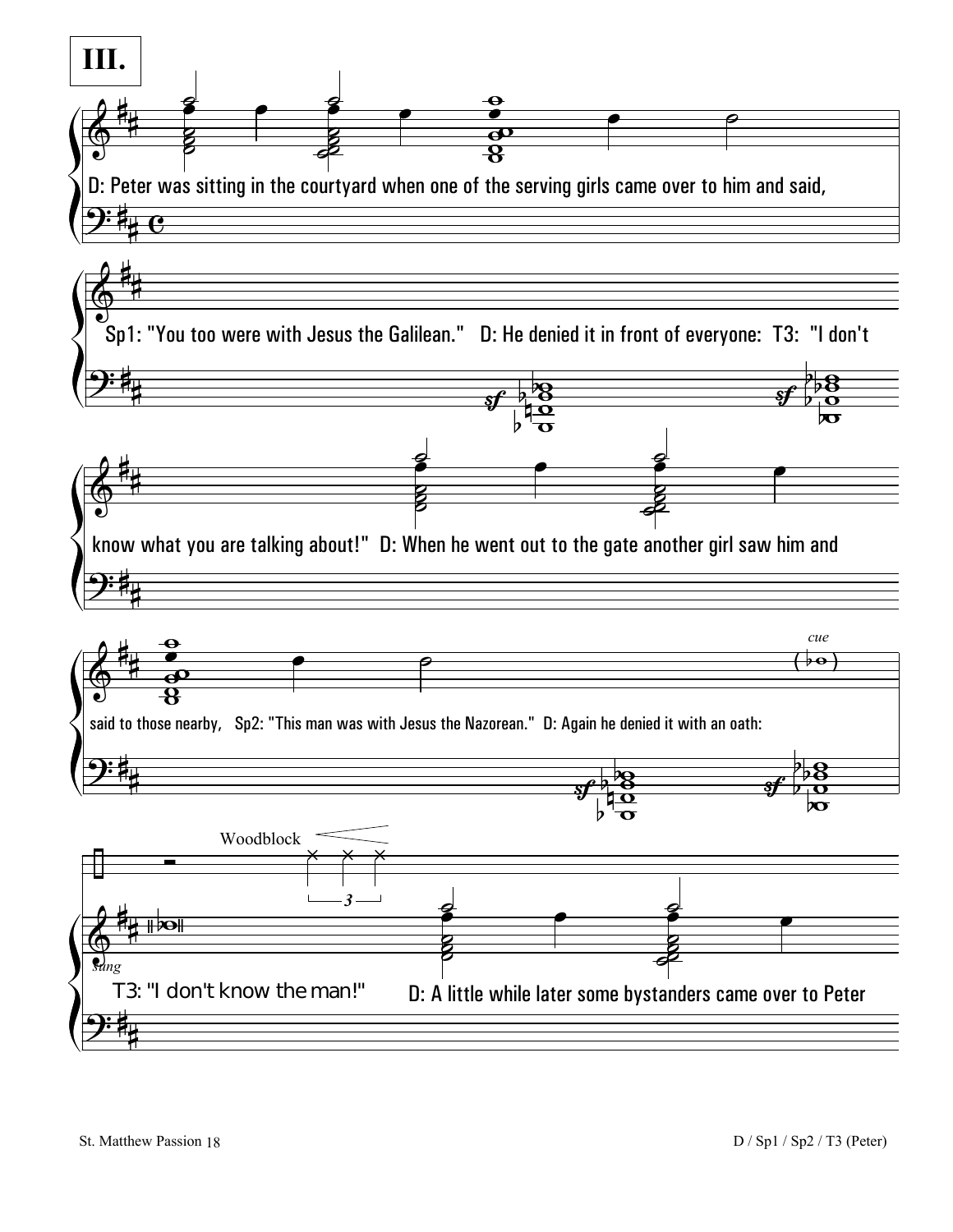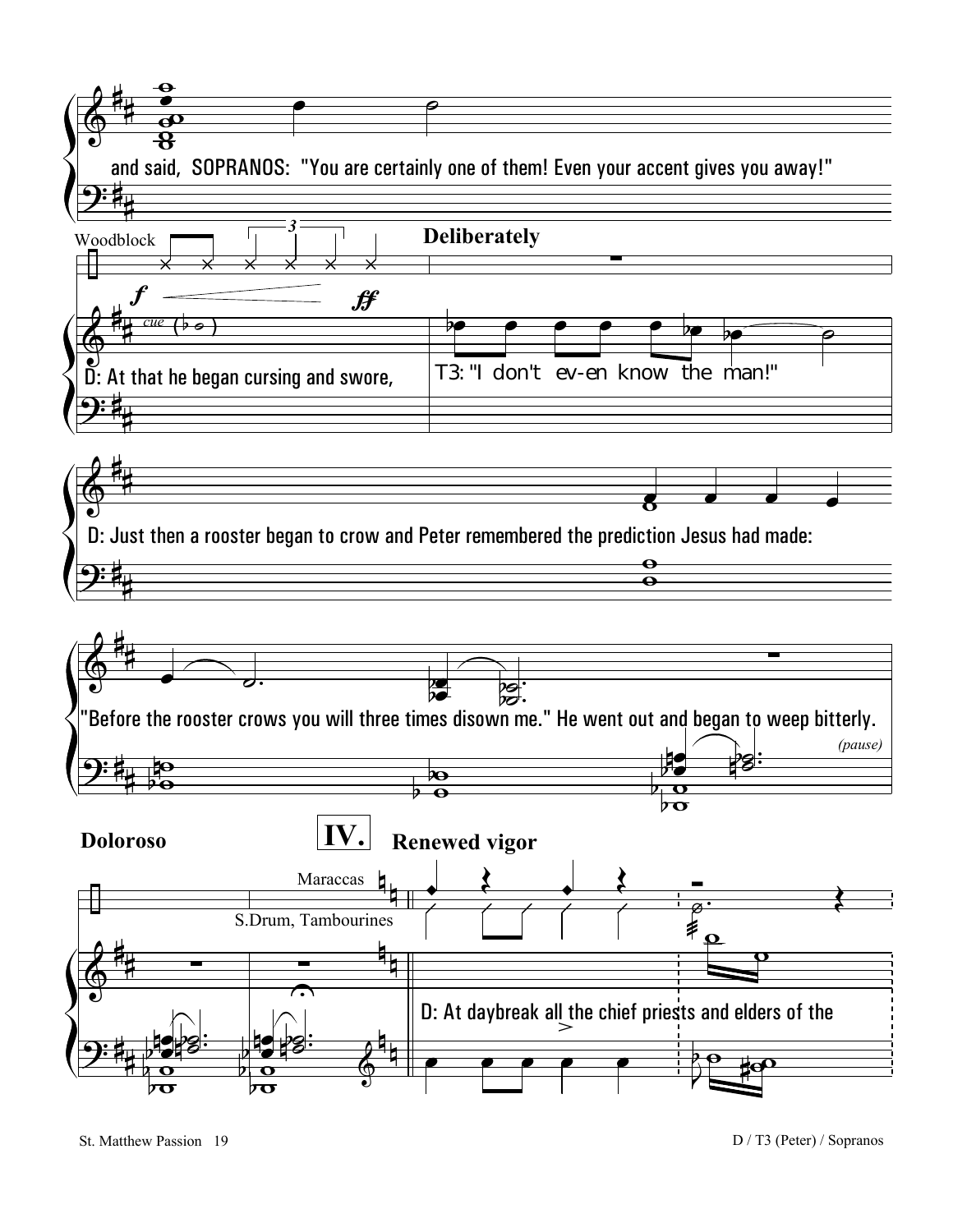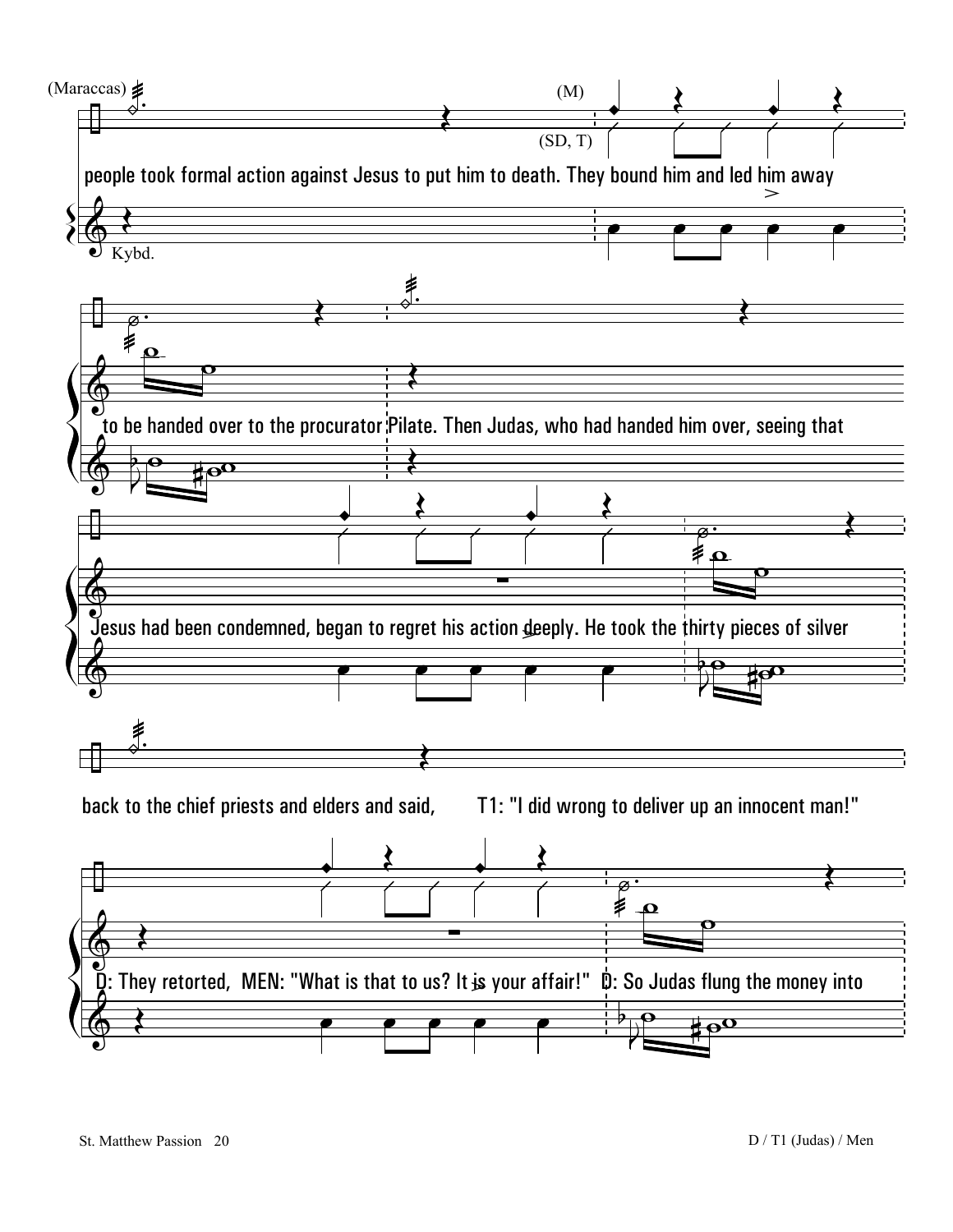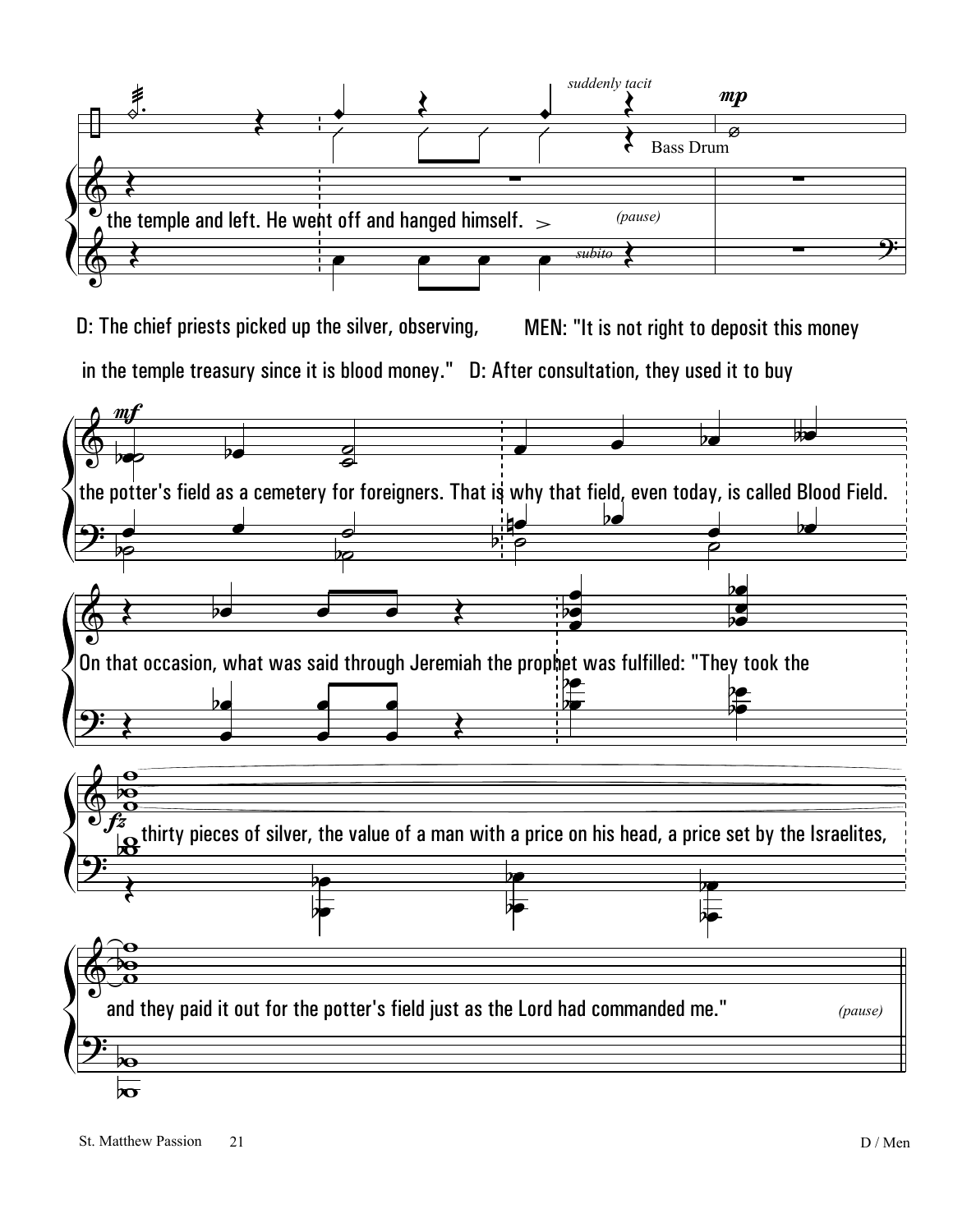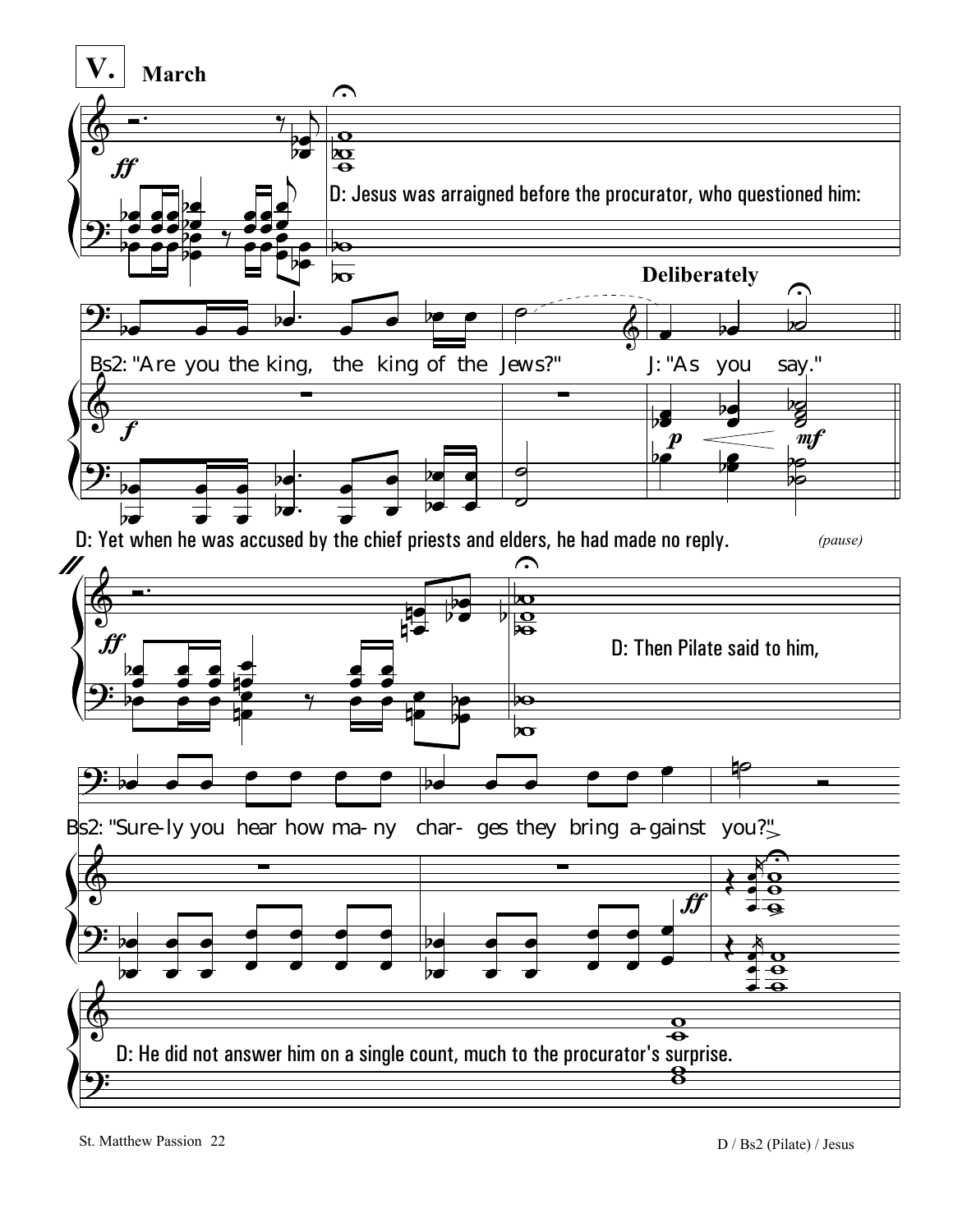

 $D / Bs2$  (Pilate)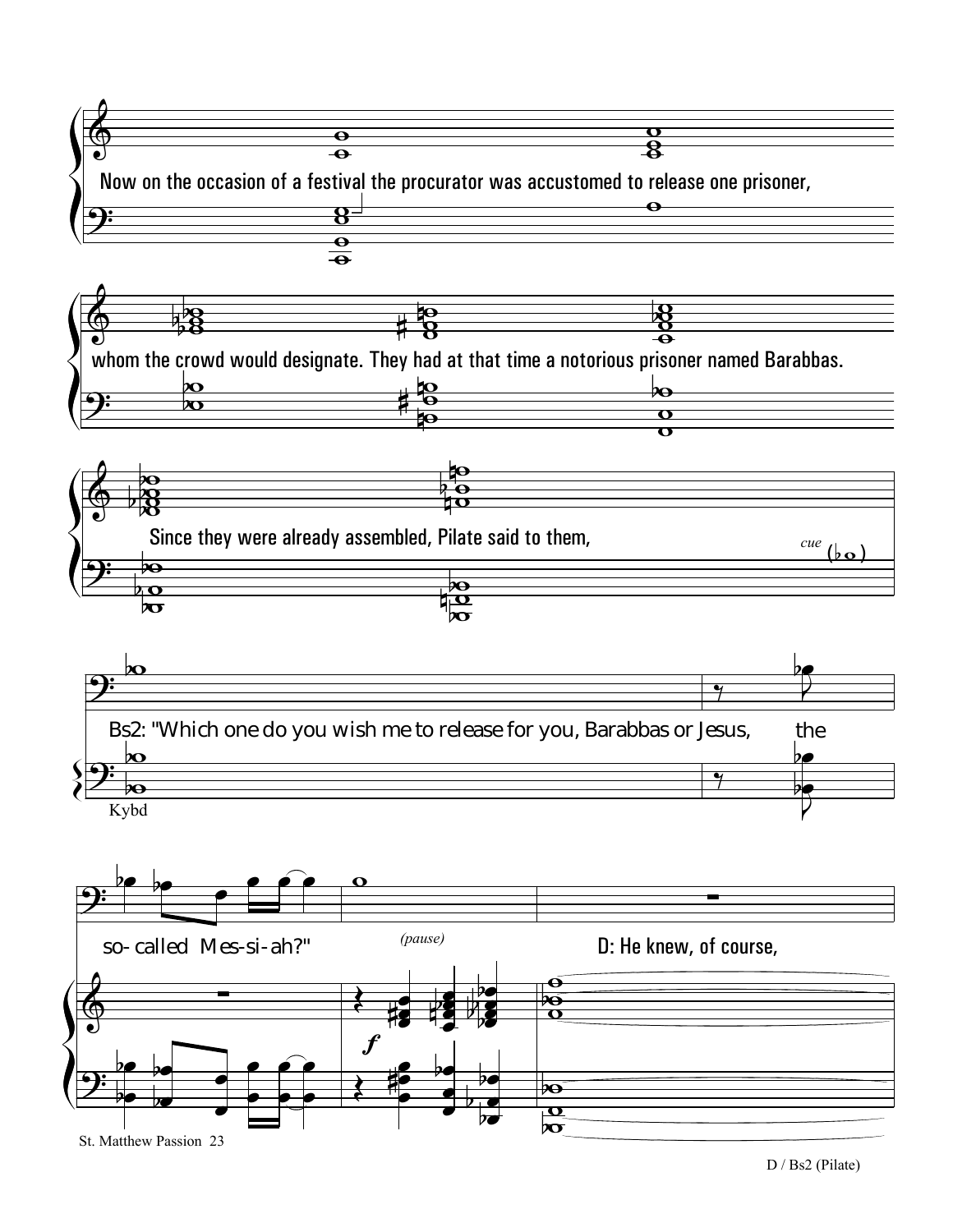![](_page_25_Figure_0.jpeg)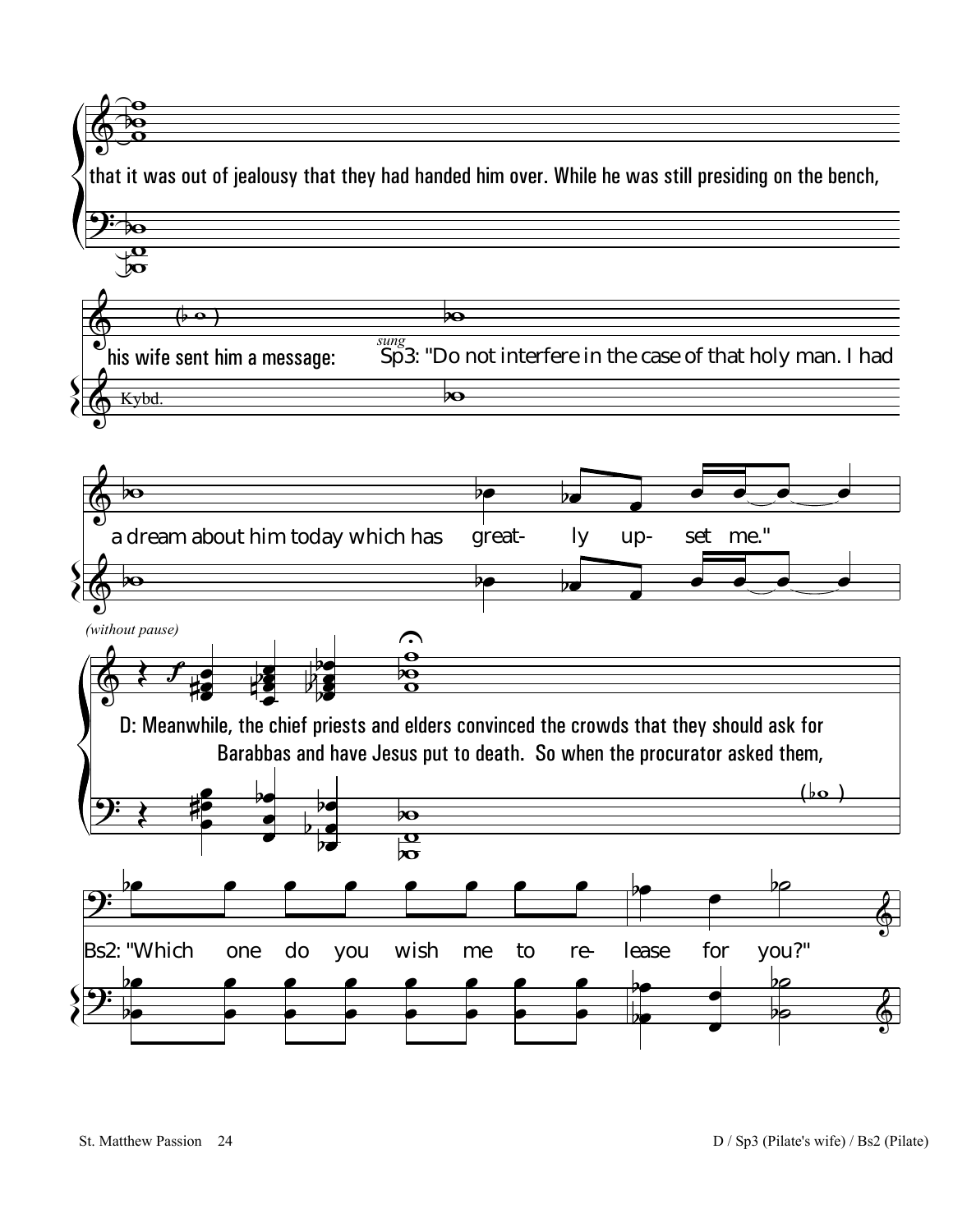![](_page_26_Figure_0.jpeg)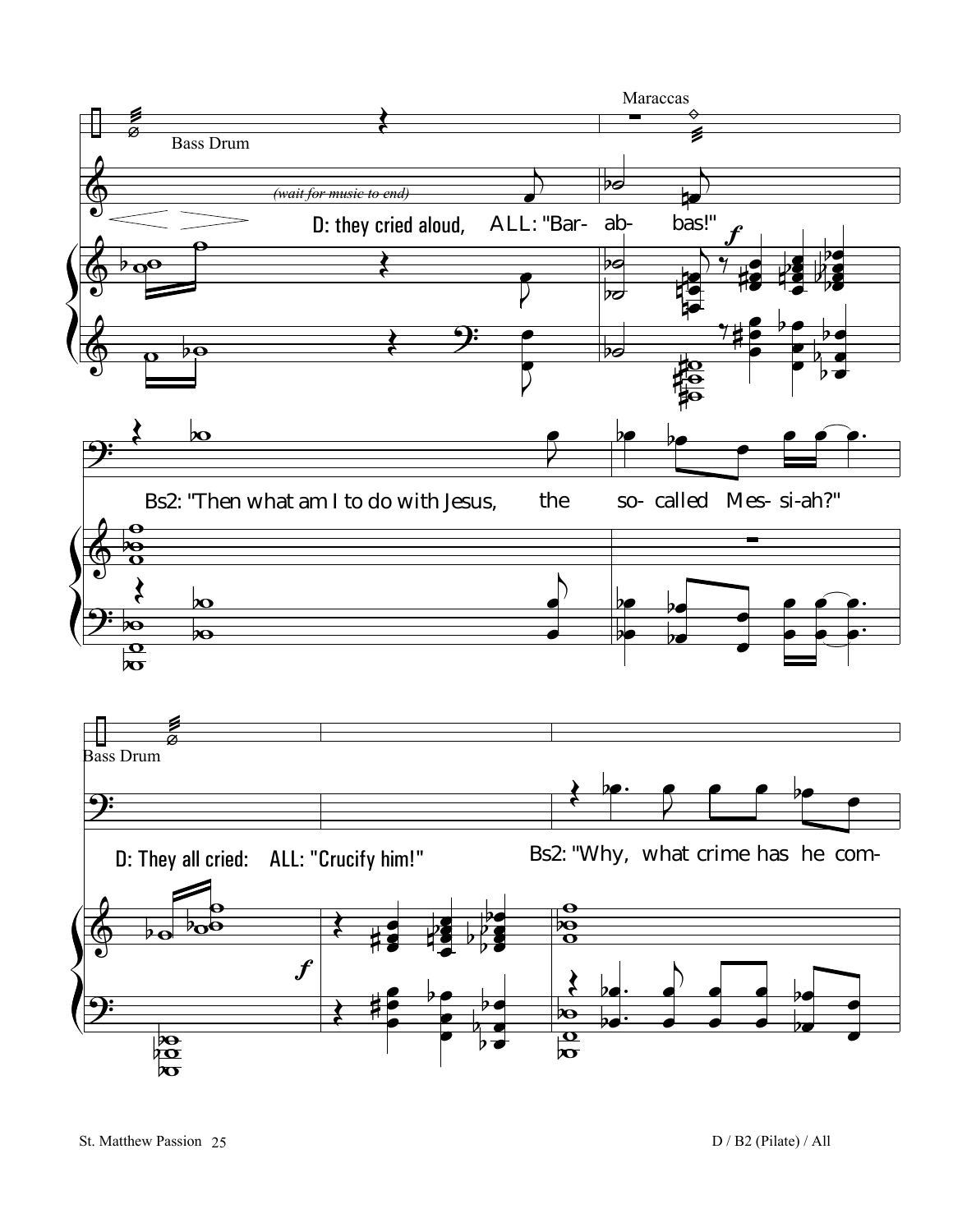![](_page_27_Figure_0.jpeg)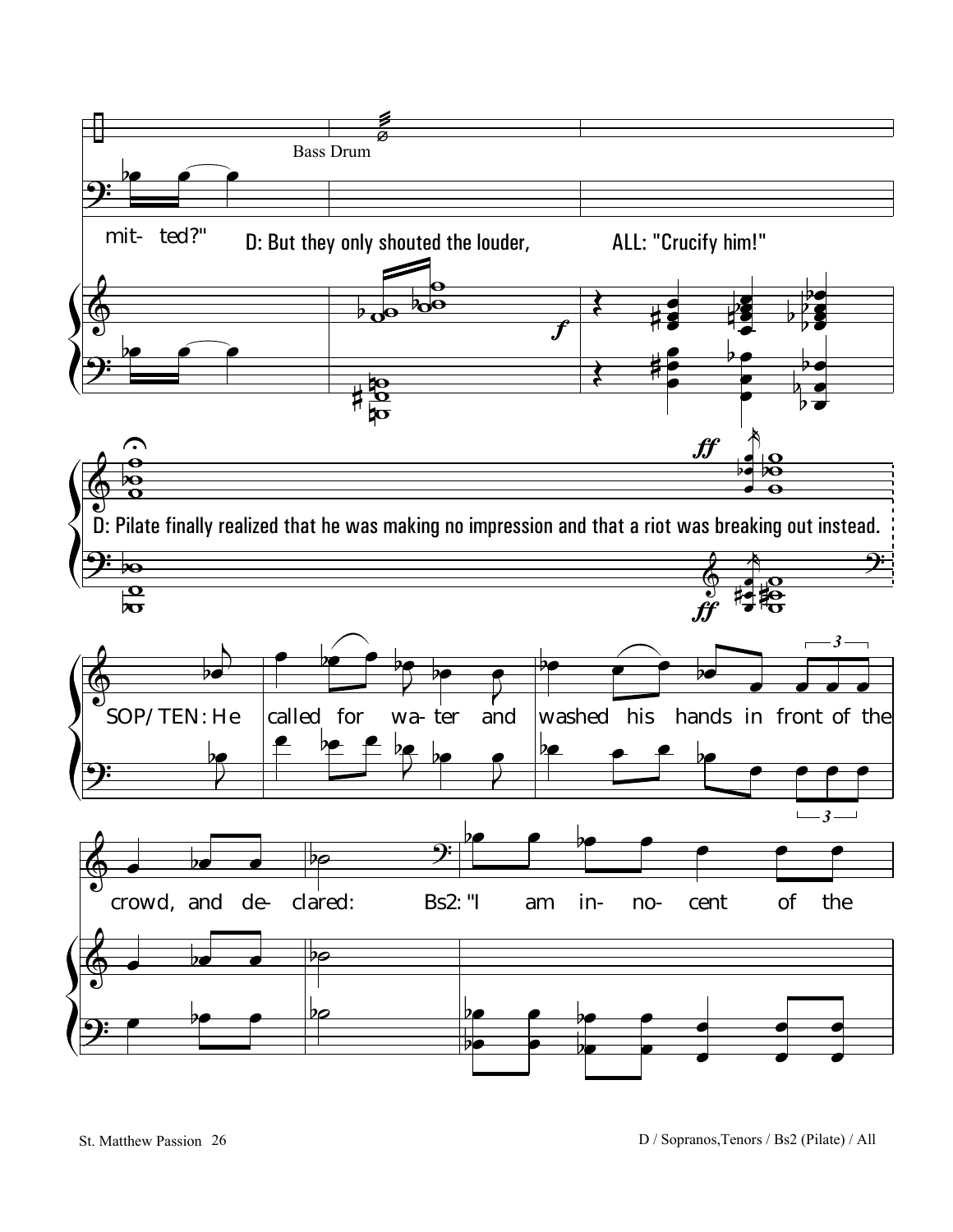![](_page_28_Figure_0.jpeg)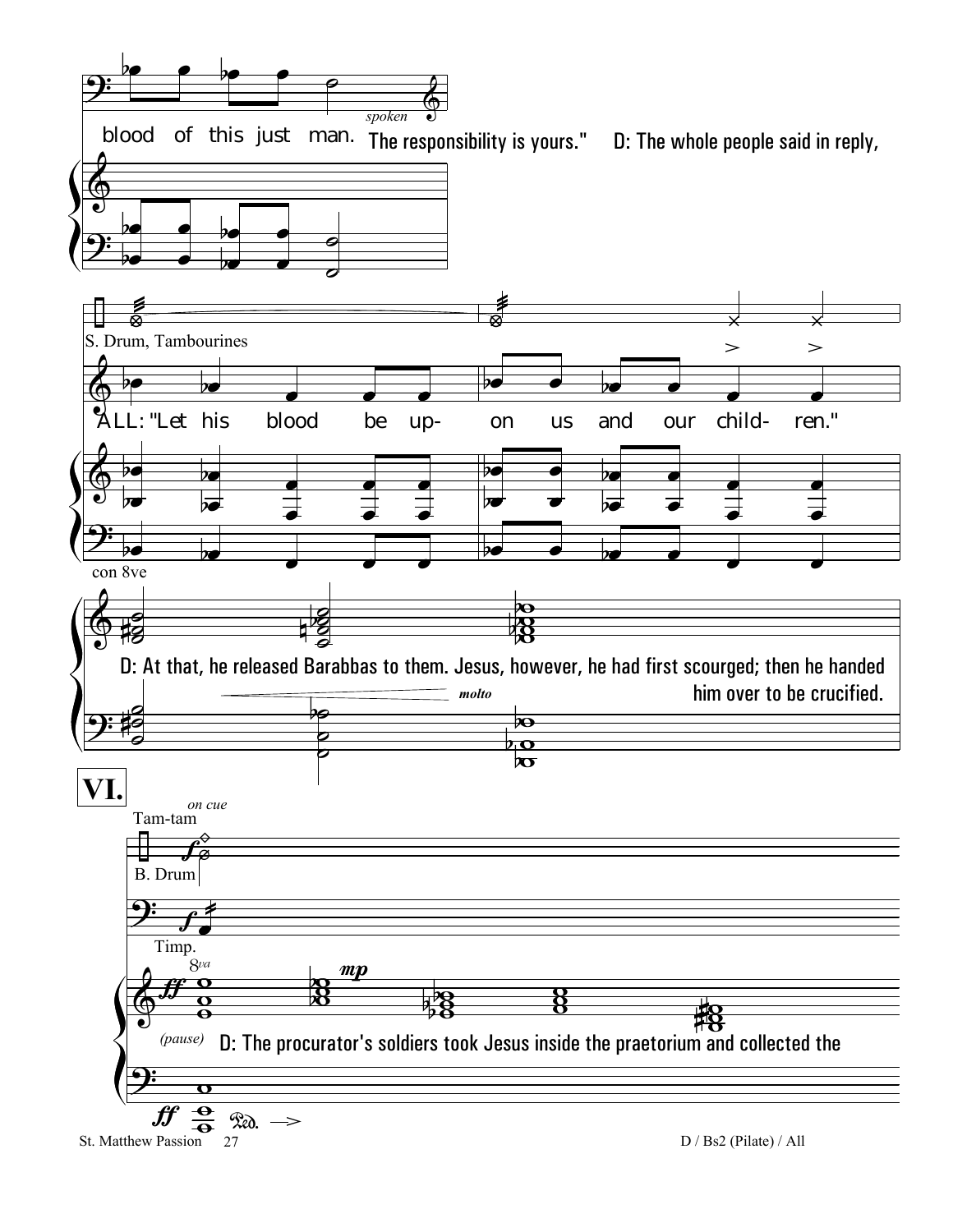![](_page_29_Figure_0.jpeg)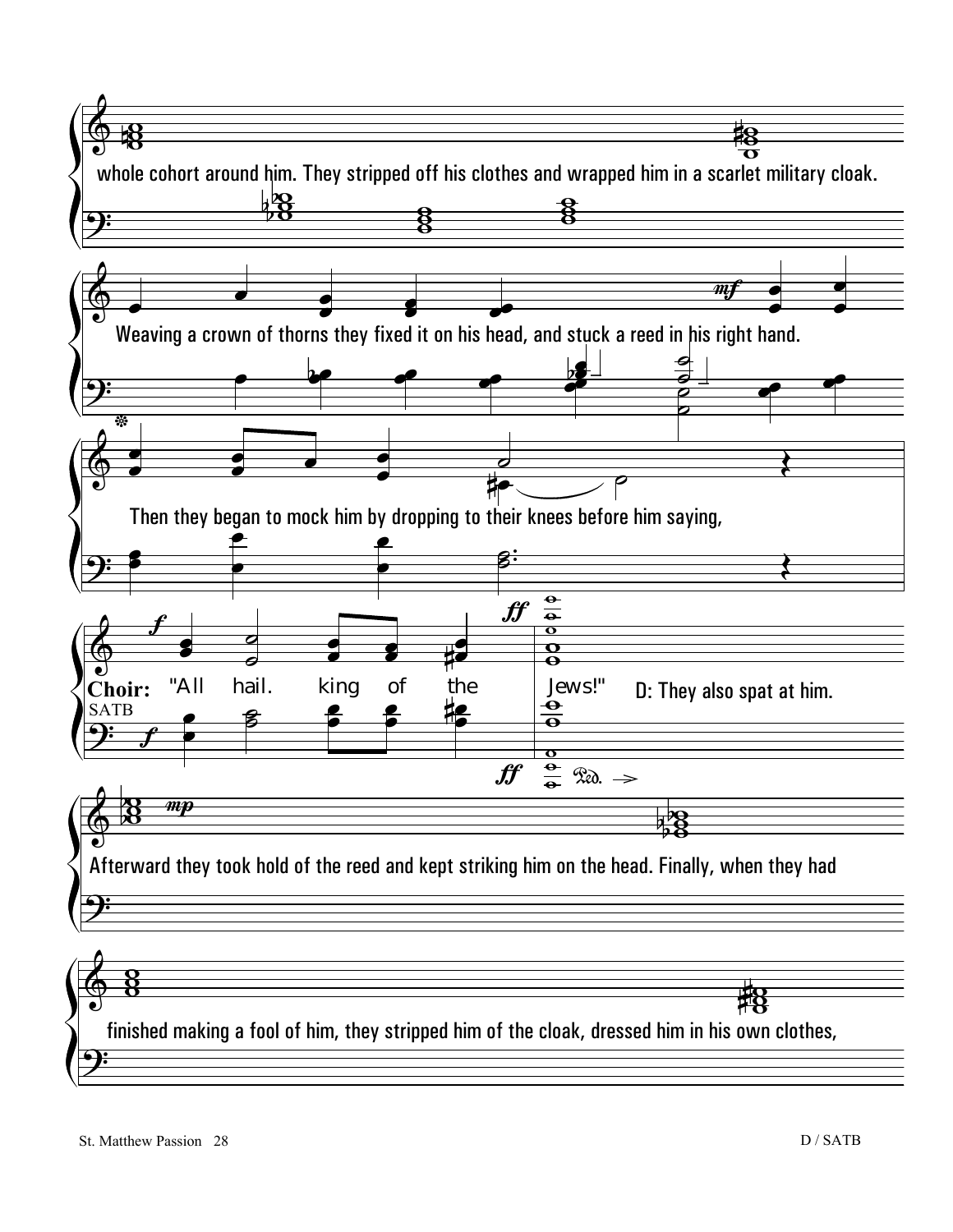![](_page_30_Figure_0.jpeg)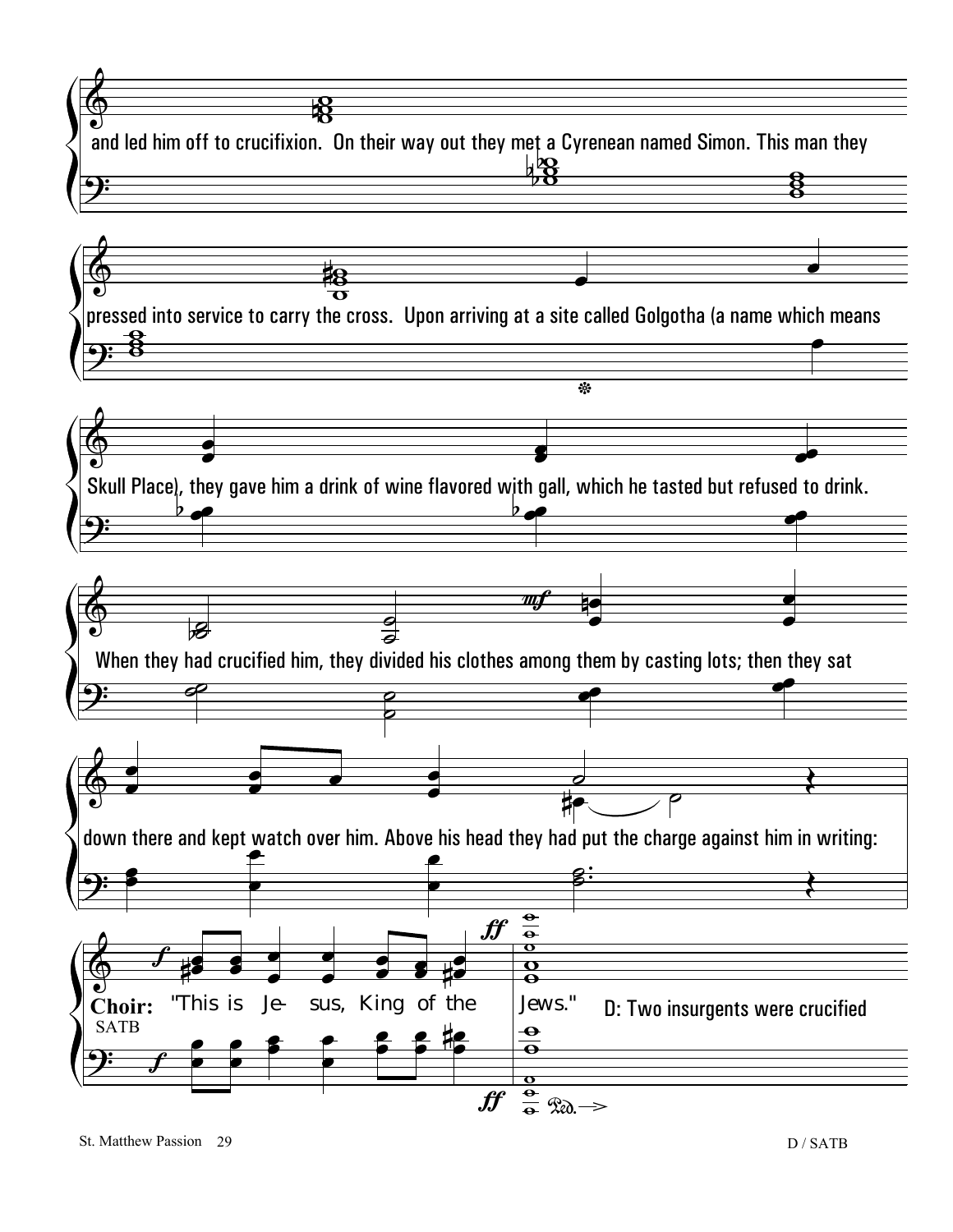$\bigcirc$  $\left\{\begin{matrix} \leftarrow & \mathbf{B} \\ \leftarrow & \mathbf{B} \\ \mathbf{a} \end{matrix}\right.$  $\boldsymbol{m}{\boldsymbol{p}}$ along with him, one at his right and one at his left. People going by kept insulting him, tossing **H**  $\frac{1}{\sqrt{2}}$  $\bigcirc$  $\left\{\begin{array}{ccc}\n\circ & \circ & \circ \\
\circ & \circ & \circ \\
\text{their heads and saying:} \\
\bullet & \bullet\n\end{array}\right.$ their heads and saying: WOMEN: "So you are the one who was going to destroy the temple  $\overline{ }$  $\frac{6}{18}$ and rebuild it in three days! MEN: Save yourself, why don't you? ALL: Come down off<br>B  $\mathbb{R}$  $\frac{1}{\sqrt{2}}$  $\bigcirc$ that cross if you are God's Son!" D: The chief priest, the scribes and the elders also joined in **‡8**  $\frac{1}{\sqrt{2}}$ you are gould slowly be the children of  $\frac{2}{3}$  $\bigcirc$  $\bigg\{$  $\frac{\Theta}{\Omega}$  $\frac{\mathbf{O}}{\mathbf{O}}$  $\frac{\Theta}{\Omega}$ <u>ff</u> the jeering: MEN: "He saved others but he cannot save himself! WOMEN: So he is the king of Israel!  $\frac{1}{2}$  $\begin{array}{c}\n\text{mp} \\
\downarrow \\
\downarrow \\
\downarrow\n\end{array}$  $\frac{1}{\sqrt{1-\frac{1}{2}}}$  $\overline{\mathbf{o}}$  $\int f \frac{\Theta}{\Theta} \exp \left(-\frac{1}{2} \right) d\theta$  $\begin{array}{c} 6 \ \ \, \odot \end{array}$ MEN: Let's see him come down from that cross, then we will believe in him. WOMEN: He relied on God; Í8  $\tilde{\mathbf{\sigma}}$  $\overline{\mathbf{g}}$ 

 $\frac{1}{\sqrt{1-\frac{1}{2}}}$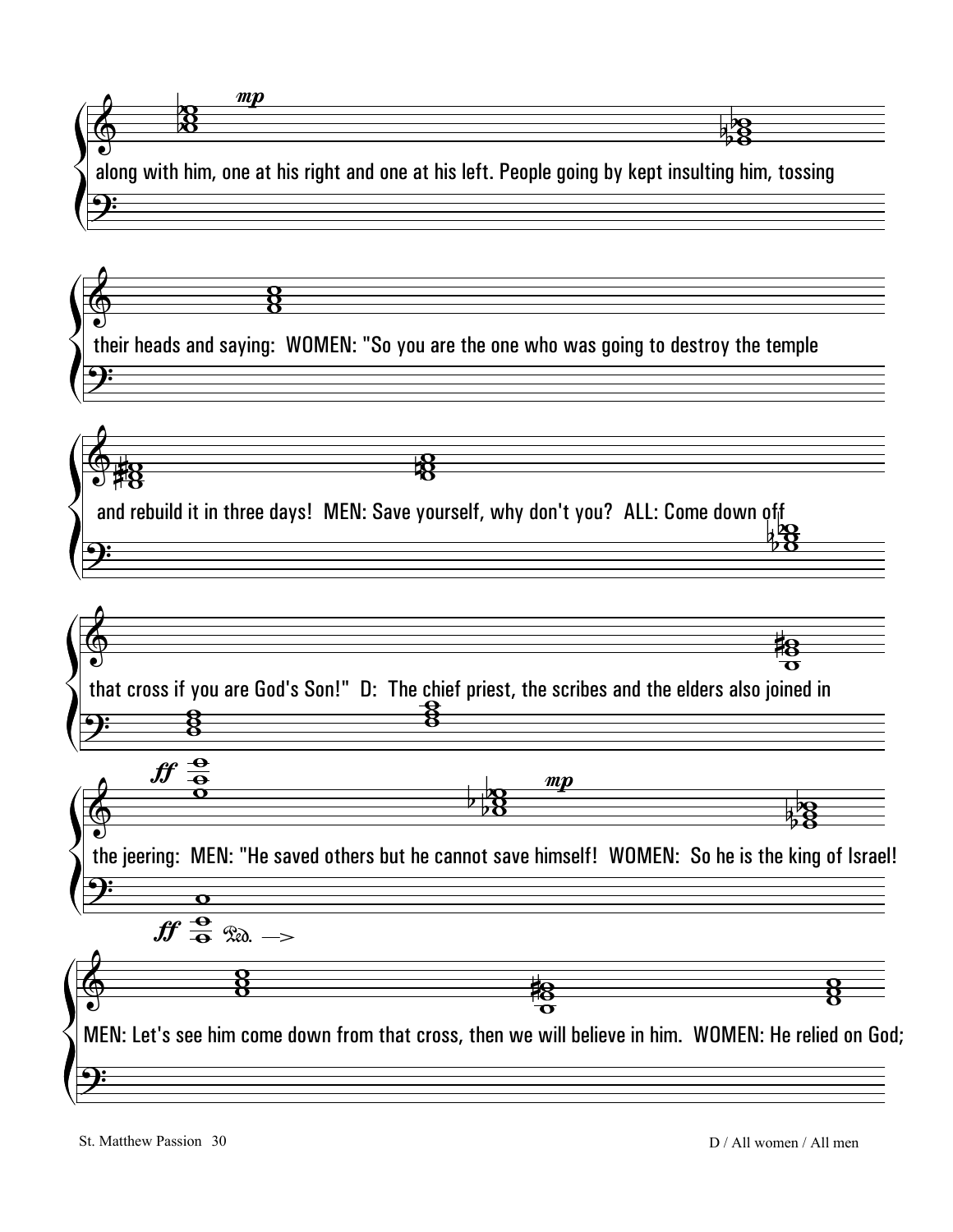![](_page_32_Figure_0.jpeg)

D / Jesus / All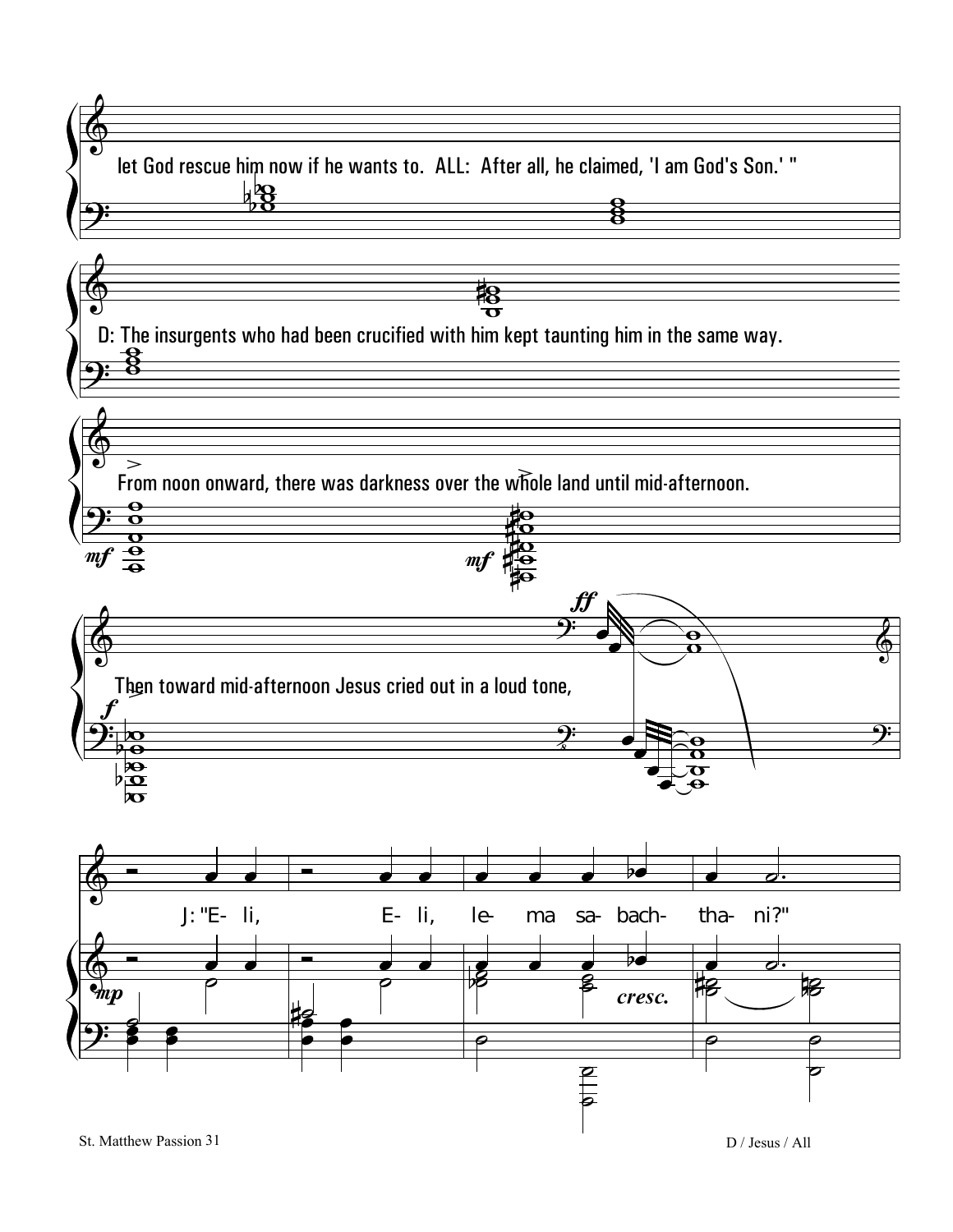![](_page_33_Figure_0.jpeg)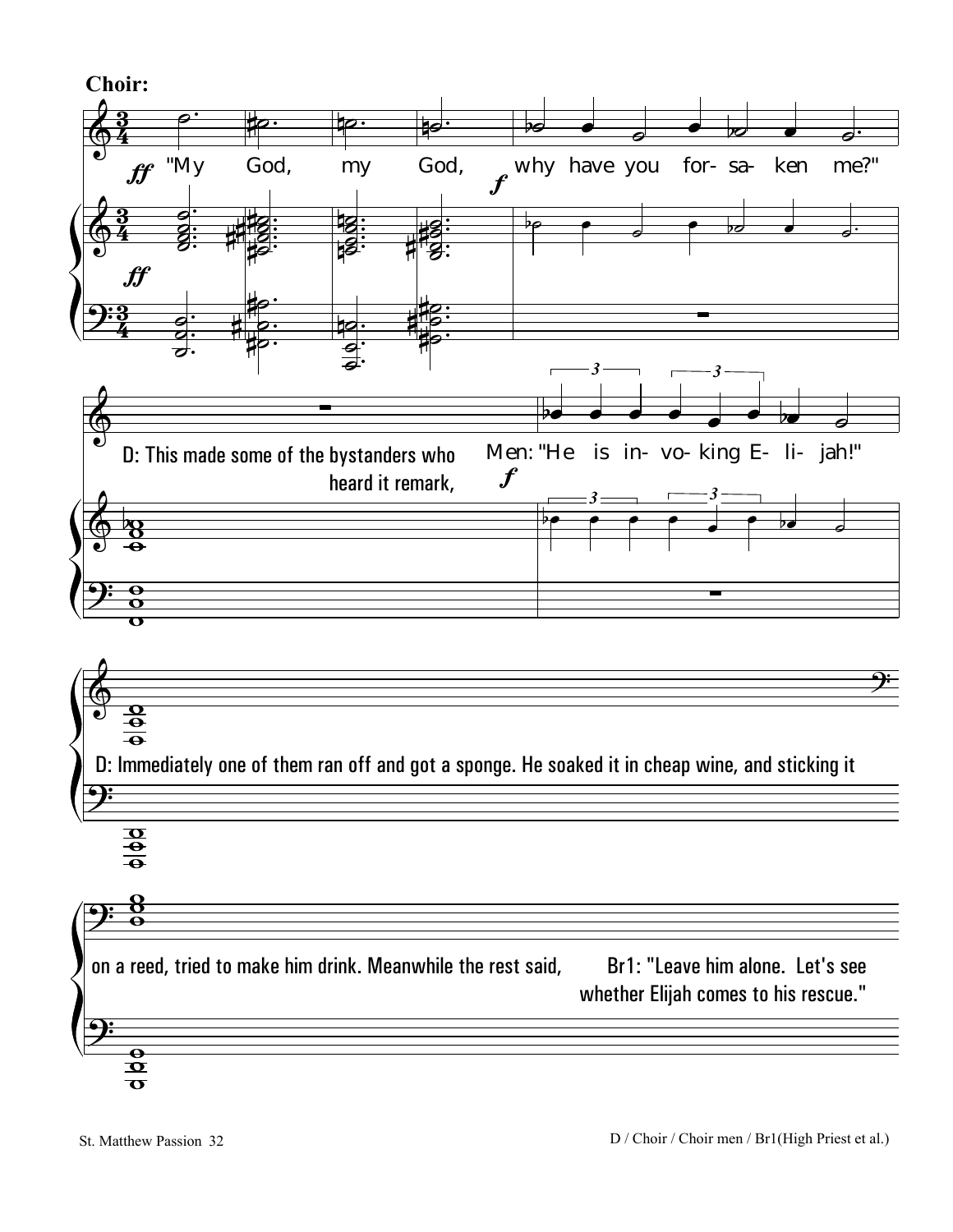![](_page_34_Figure_0.jpeg)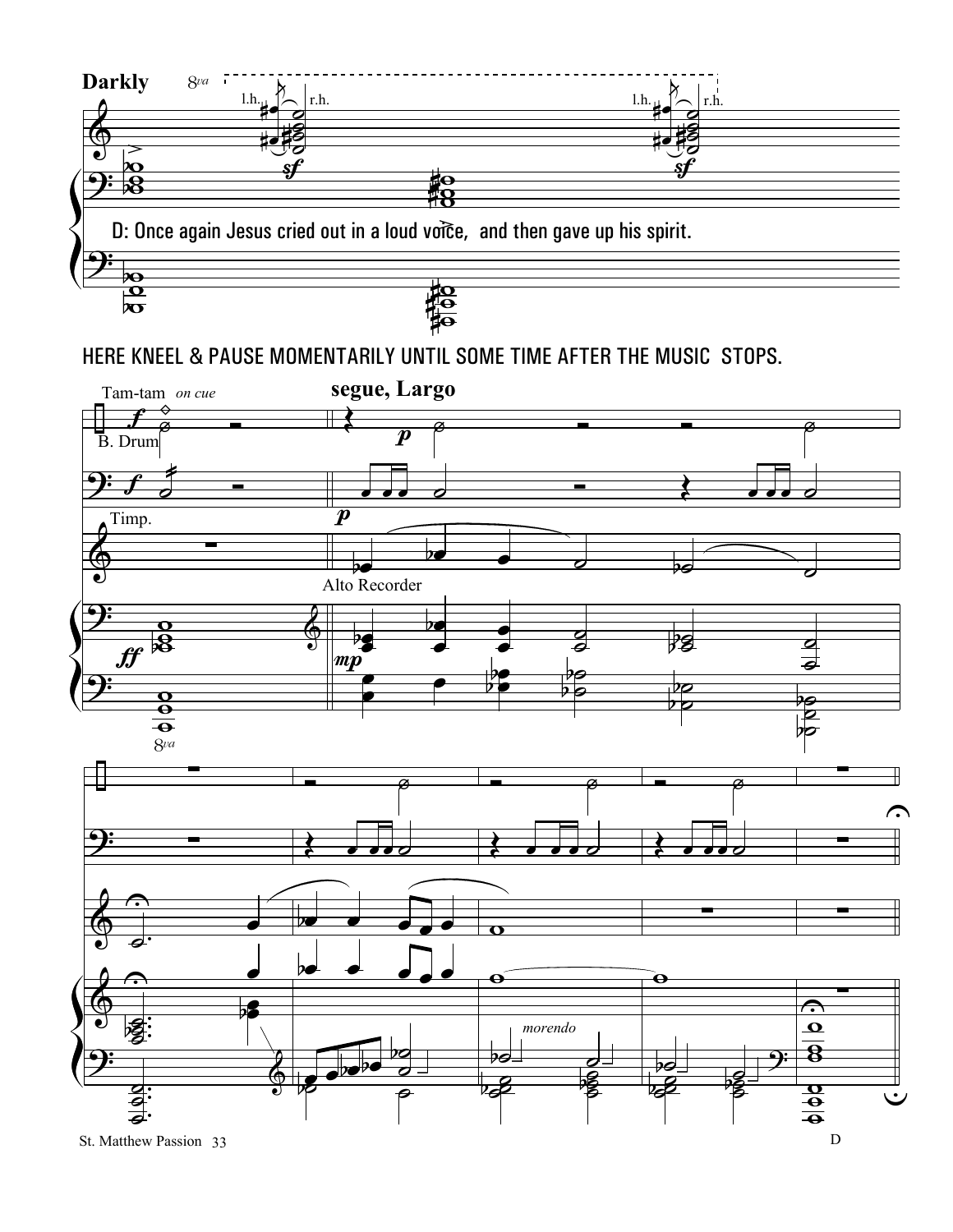![](_page_35_Figure_0.jpeg)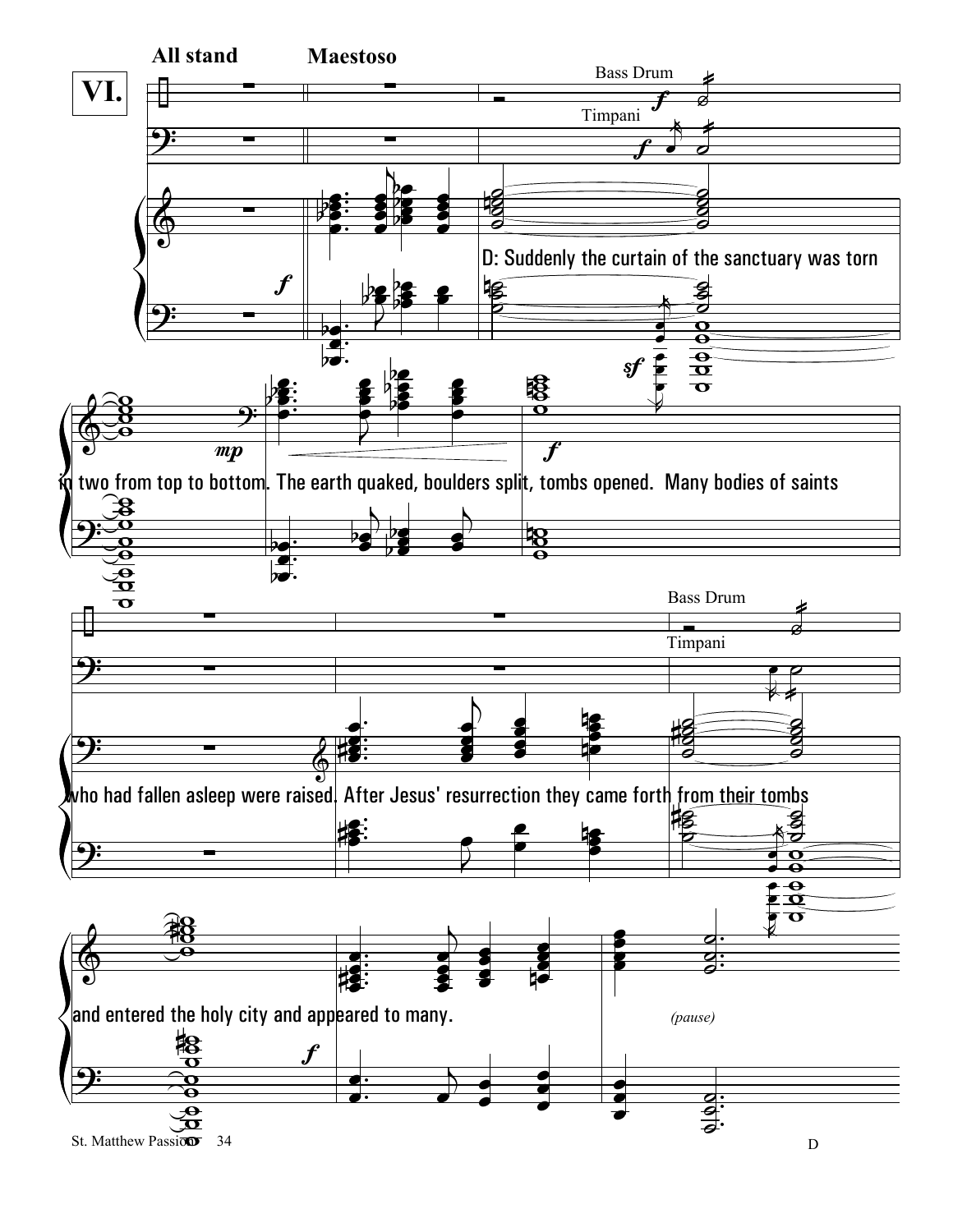D: The centurion and his men who were keeping watch over Jesus were terror-stricken at seeing the earthquake and all that was happening, and said,

![](_page_36_Figure_1.jpeg)

St. Matthew Passion 35 D, Bs1 (Centurion)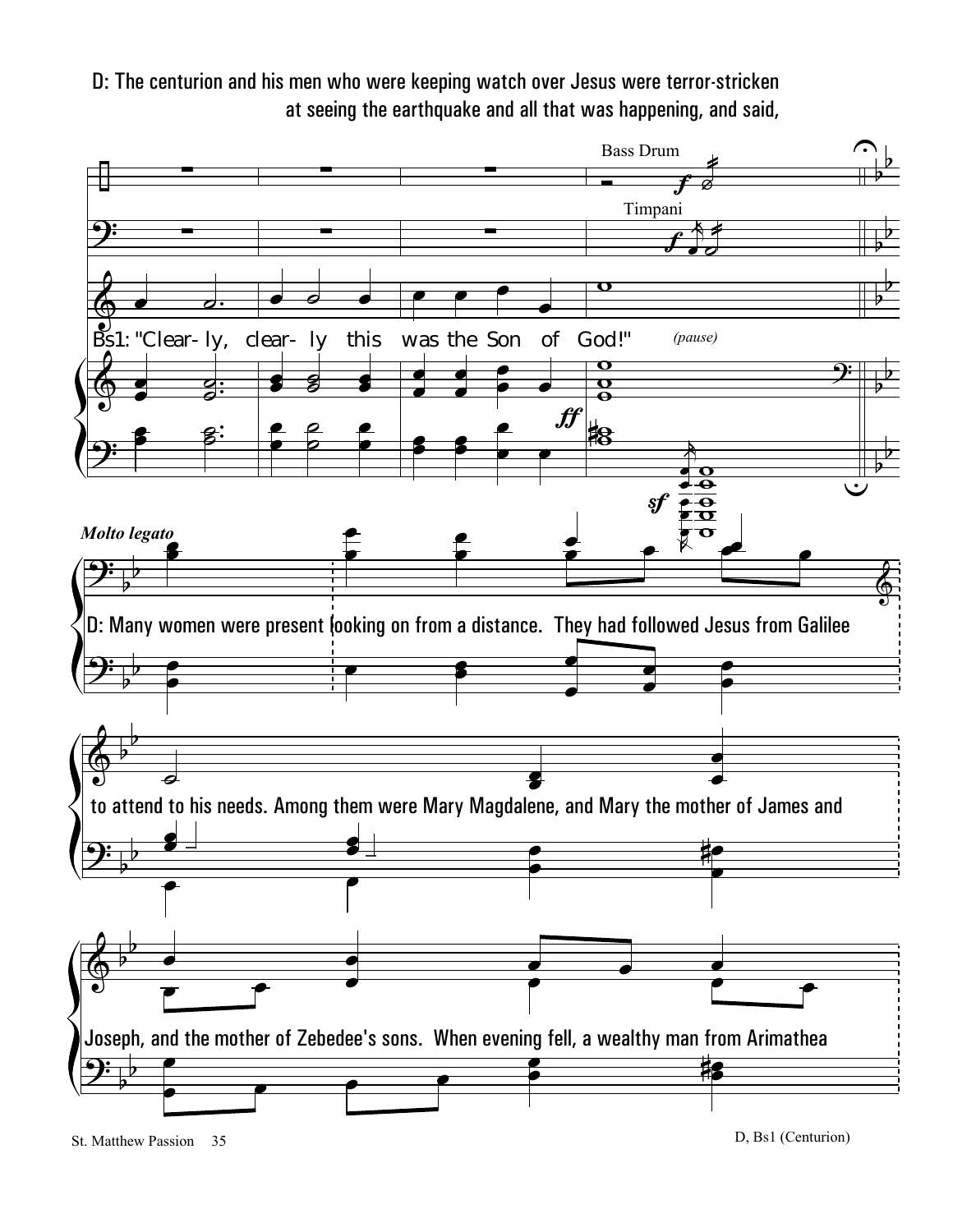![](_page_37_Figure_0.jpeg)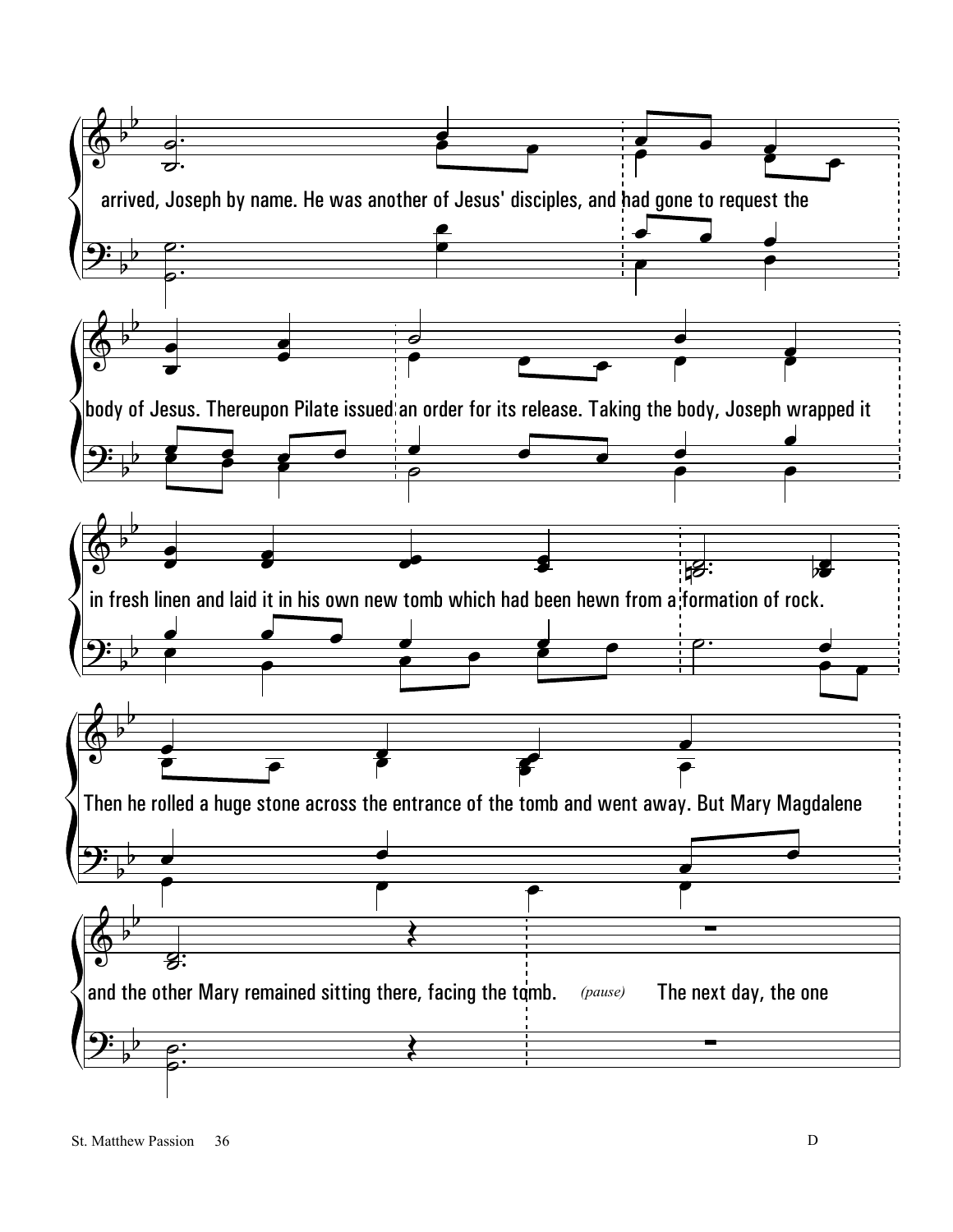![](_page_38_Figure_0.jpeg)

St. Matthew Passion 37